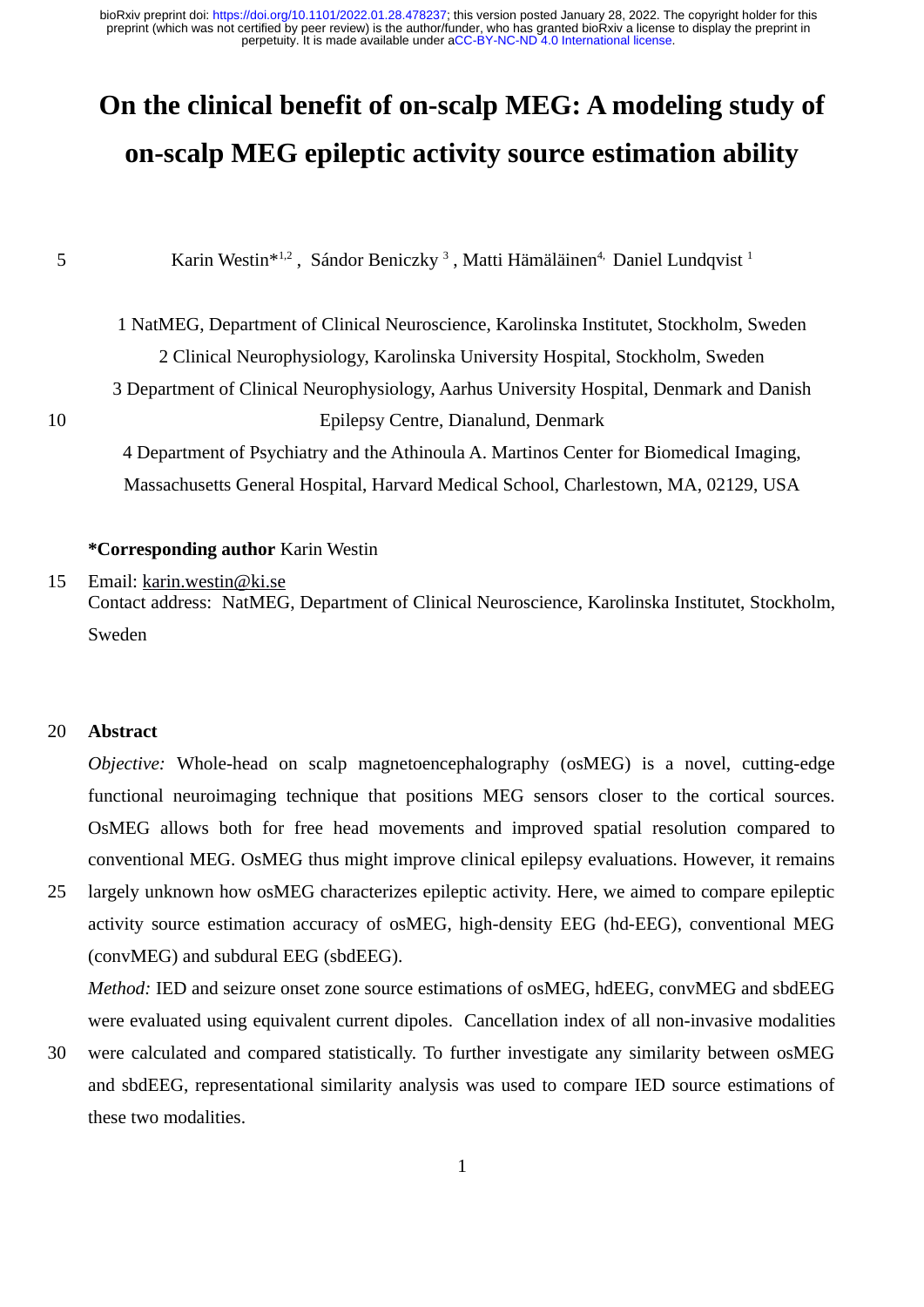*Results:* We found that osMEG IED source estimations were significantly ( $p$ <0.05) better than both convMEG and hdEEG. Furthermore, osMEG mesial temporal lobe SOZ source estimations were

- superior to those of convMEG and hdEEG. OsMEG cancellation index did not differ significantly from convMEG. Interestingly, comparing osMEG and sbdEEG IED source estimation demonstrated that osMEG might be less sensitive to source directions than convMEG. *Conclusion:* We demonstrated that whole-head osMEG exhibited very accurate non-invasive IED and SOZ source estimations, better than both hd-EEG and convMEG. 35
- *Significance:* OsMEG has a promising potential to become a safe, highly sensitive neuroimaging modality for whole head epilepsy evaluations. 40

**Keywords:** Epilepsy, clinical, on scalp magnetoencephalography, modeling

#### **Highlights:** 45

- Analysis of novel on-scalp MEG (osMEG) sensors in epilepsy evaluations
- Compares osMEG, EEG, conventional MEG & intracranial EEG epilepsy source estimations
- Our study demonstrates potential great clinical value of osMEG whole-head sensors

50

55

**Abbrevations:** osMEG: on scalp magnetoencephalography; convMEG: conventional magnetoencephalography; hdEEG: high density electroencephalography; sbdEEG: subdural electroencephalography; IED: interictal epileptiform discharge; OPM: optically pumped magnetometer; highTc SQUID: high critical temperature superconducting quantum interference devices; SOZ: seizure onset zone

### **1. Introduction**

On scalp magnetoencephalography (osMEG) is a novel variant of the non-invasive MEG technology that enables MEG sensors to be placed directly on the scalp, instead of in a helmet, as is done in conventional MEG (convMEG) (Boto et al., 2018; Xie et al., 2017). OsMEG sensor technology today includes both highTc SQUIDS (Zhang et al., 1993) and optically pumped magnetometers (OPMs) (Budker and Romalis, 2007). Although both OPMs and highTc SQUID sensors offer similar spatial resolution and sensor-to-scalp distance, whole head sensor coverage can 60 65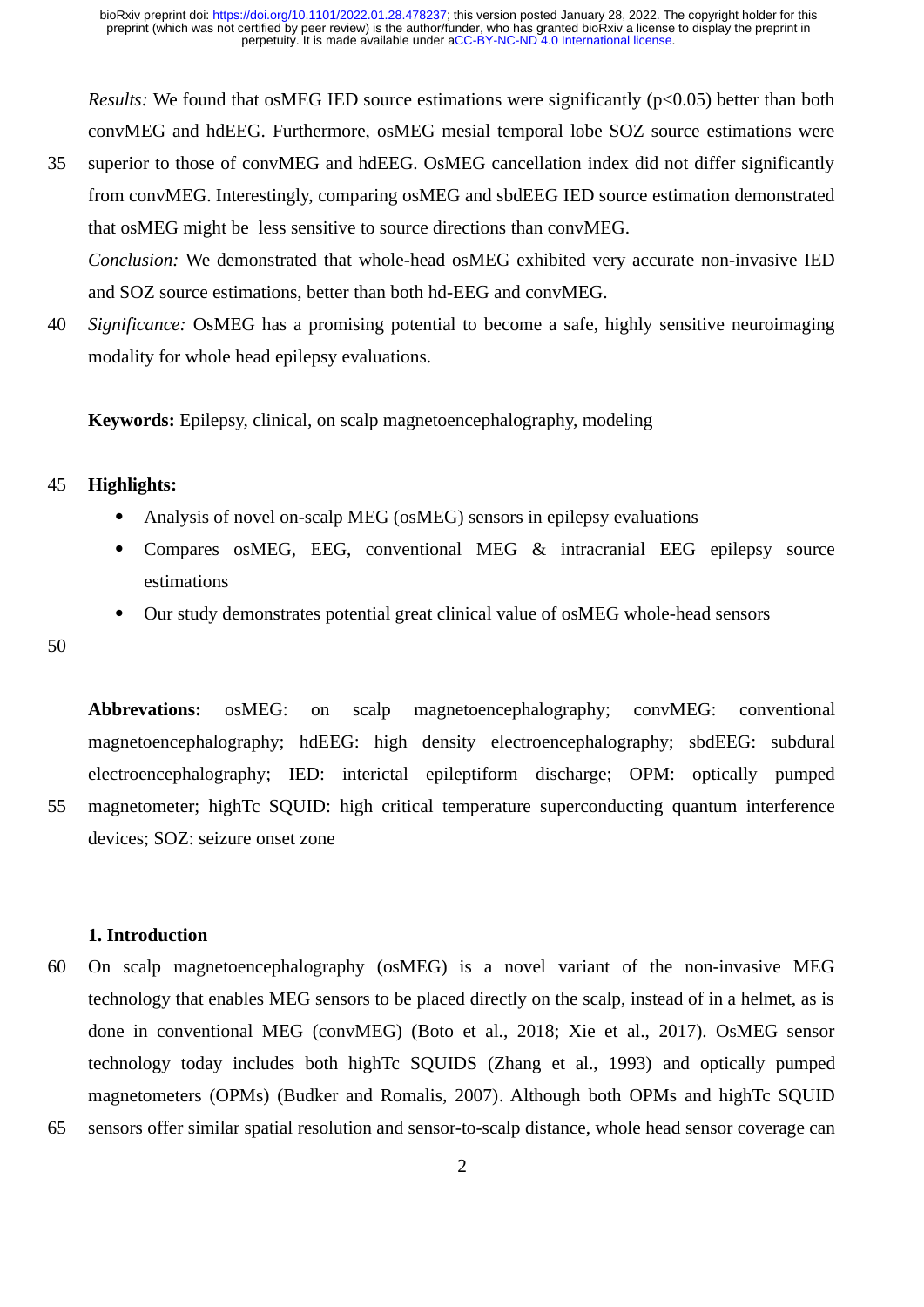currently be achieved only using OPMs (Boto et al., 2021), which are also as of now commercially available from several manufacturers (QuSpin, FieldLine, Kernel, Cerca Magnetics). Since this study focuses on *whole-head osMEG* measurements, we therefore focus on OPMs.

With OPMs, the positioning of sensors can be adapted to the individual head shape, giving a sensor-to-scalp distance of  $5 - 7$  mm. This is significantly smaller than the typical distance of in convMEG which offers a 20-40 mm sensor-to-scalp distance (Heiden, 1991; Iivanainen et al., 2017; Riaz et al., 2017). Furthermore, in convMEG the head must remain within the helmet-shaped sensor array and any head movements have to be compensated for using computational techniques (Taulu and Simola, 2006). With osMEG, sensors can be attached to a wearable helmet, thus allowing movements during measurements without significant reduction of signal-to-noise ratio and without the need of computational movement compensation (Boto et al., 2018, 2021). 70 75

Today, convMEG is routinely used for localization of interictal epileptiform discharges (IEDs) (De Tiège et al., 2017; Hari et al., 2018). Notwithstanding, ictal discharges have also been recorded with convMEG. In practice however, EEG is currently the only method routinely used for long term monitoring and seizure registrations (Jayakar et al., 2008, 2014) because EEG arrays allow free movement during longer measurements. OsMEG has the potential of becoming the first MEG technology which allows for long-term monitoring, and hence ictal MEG measurements. This development has the potential to lead to important progress in epilepsy evaluations. More importantly, estimation of the seizure onset zone from scalp EEG can be inaccurate because of limits in EEG sensitivity and accuracy, requiring complementary intracranial recordings (Rossi Sebastiano et al., 2020). While optimally placed intracranial EEG electrodes can pinpoint the sources of epileptic activity accurately, only limited number of subregions of the brain can be mapped. In addition, the invasive technique bears additional risks for adverse events compared to the non-invasive methods (Chassoux et al., 2018). Due to the enhanced sensitivity and spatial precision gained by osMEG's improved sensor-to-brain proximity relative to convMEG (Schneiderman, 2014; Xie et al., 2015; Boto et al., 2016; Iivanainen et al., 2017) an osMEG sensor array can enable recordings of whole-head seizure data of significantly higher quality than what is possible today. 80 85 90

Several simulation studies have indicated that the reduced sensor-cortex distance drastically increases both information content and spatial resolution of the osMEG signals, as compared to convMEG (Schneiderman, 2014; Boto et al., 2016; Iivanainen et al., 2017; Riaz et al., 2017). In agreement with these theoretical predictions, experimental studies have confirmed that osMEG sensor systems increase signal amplitude, spatial resolution and accuracy (Andersen et al.; Xie et 95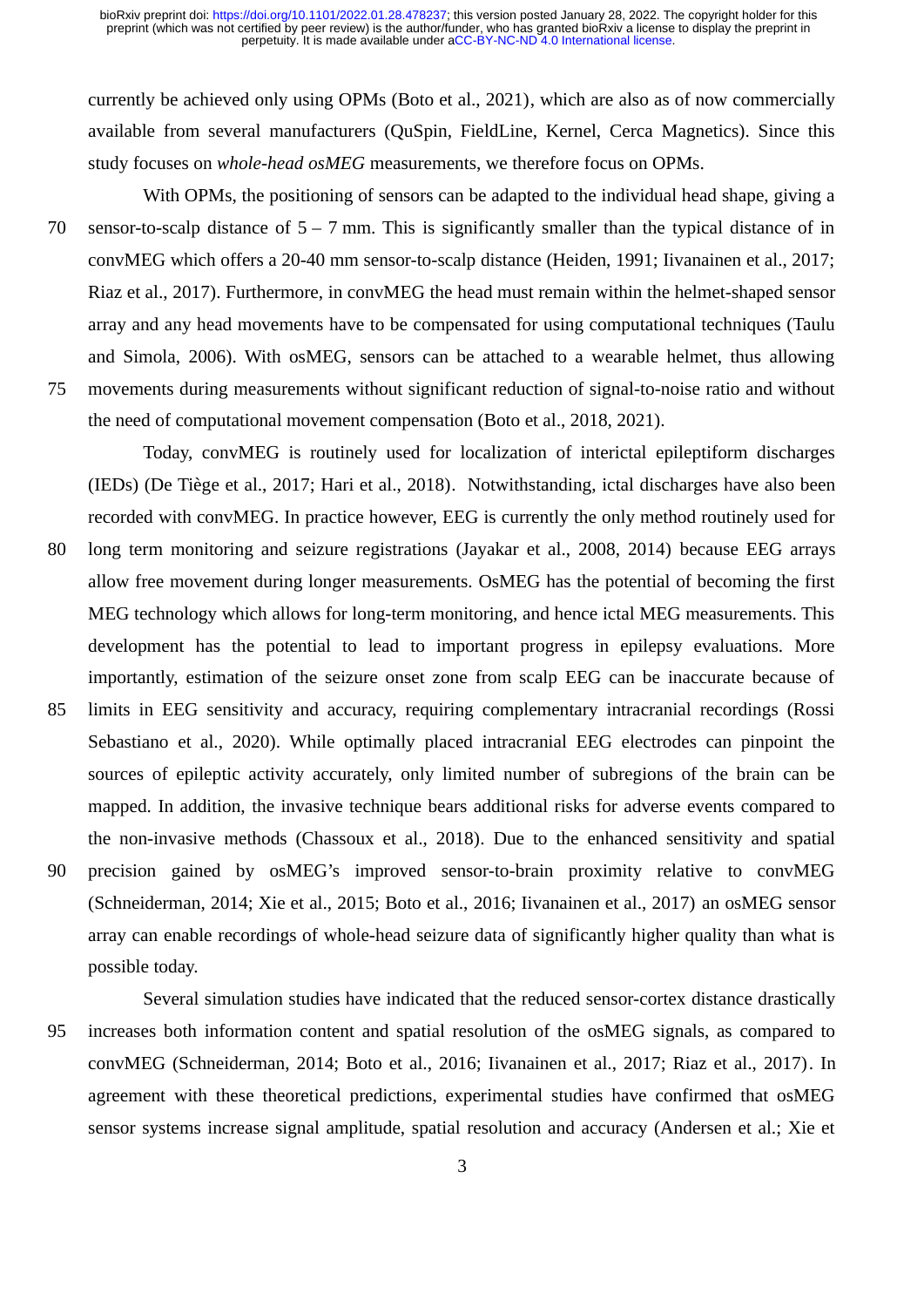al., 2017; Boto et al., 2021). Importantly, in the first osMEG measurement on an epilepsy patient, our group has recently demonstrated that osMEG is indeed able to detect low amplitude spikes which were missed by both convMEG and scalp EEG: we identified twice as many IEDs as convMEG and three times as many IEDs as EEG (Westin et al., 2020). Several lines of evidence thus indicate that osMEG has a strong potential to become an excellent tool for non-invasive seizure onset localization, beyond the current state-of-the-art of conventional neurophysiological techniques. 100

105

110

115

120

125

However, there are still many unknowns regarding how well osMEG can detect and locate epileptic activities. Here, we present a modeling study that evaluates the capability of osMEG to detect as well as estimate the source of simulated seizures and IEDs. We compare *osMEG* to *convMEG*, to high-density EEG (*hdEEG*), and to subdural EEG (*sbdEEG*). Our hypothesis is that sbdEEG has the best capability to detect and estimate epileptic activity, followed in order by osMEG, convMEG and hdEEG. Potentially, the difference between sbdMEG and osMEG is quite small, and our aim is hence to help estimate the ultimate potential benefits provided by this novel recording technique by modelling the degree of similarities and dissimilarities between osMEG, sbdEEG, convMEG and hdEEG, and to provide valuable design input for osMEG device and protocol development.

For this work we use realistically modeled epileptic activity and have divided the study into four different sections:

- 1) *Localization of the irritative zone*. Routine epilepsy evaluations utilize non-invasive convMEG and hdEEG to estimate IED sources. To investigate the clinical potentials of osMEG, we compared IED source estimations of all three non-invasive modalities including a whole-head sbdEEG grid.
- 2) *Localization of the epileptogenic network.* Clinical presurgical evaluations aim to estimate the seizure onset zone (SOZ) of gradually propagating epileptic activity (Bartolomei et al., 2017). Non-invasive techniques are often used to delineate potentially seizure generating brain regions to be subsequently mapped by stereo-EEG. In order to characterize a potential role for osMEG within presurgical planning, we performed non-invasive source estimations of spatiotemporally evolving seizure activities. In addition, osMEG SOZ source imaging was compared
- 3) *Cancellation index:* Since all epileptic foci are spatially extended and the cortical surface is folded, there are different source orientations within the cortical epileptic focus. The contributions of sources of different polarities might thus cancel out, which is detrimental for 130

to the model of a whole-head intracranial EEG montage.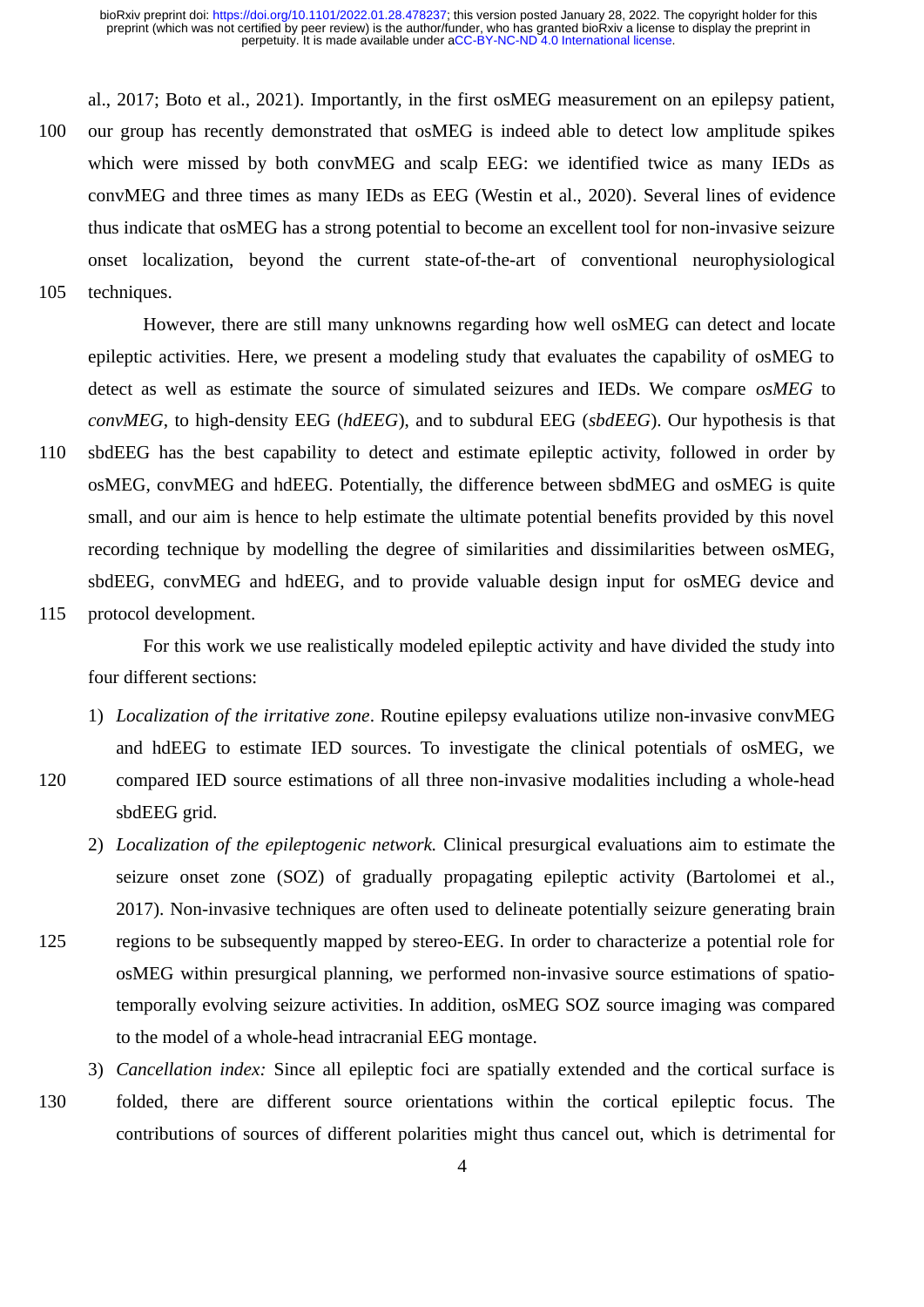the characterization of the extent of the epileptic foci. In order to investigate epileptic source cancellations in osMEG, we compared its cancellation index (Ahlfors et al., 2010) with hdEEG and convMEG.

4) *Similarity of osMEG and sbdEEG.* To further analyze the potential osMEG, we compared the IED source estimation ability of whole-head osMEG array to an intracranial sbdEEG wholehead grid. 135

# **2. Materials and methods**

Two types of epileptic activity (IEDs, and seizure activity) were simulated. The resulting sensor data from osMEG, convMEG, hdEEG and sbdEEG, were modeled, followed by analysis of epileptic activity and source estimation. 140

# *The anatomical model*

The anatomical model in the sample dataset of the MNE Python software package was used (Gramfort et al., 2013). The model includes an original T1 MPRAGE sequence MRI recorded at a 1.5 Tesla Siemens scanners. A full segmentation of the head and brain was performed using Freesurfer (Dale et al., 1999; Fischl et al., 1999). Skin, skull, and brain surface boundaries were created using MNE Python (Gramfort et al., 2013). 145

#### *2.1 The forward models* 150

*Source space:* The potential sources were constrained to the cortical mantle using the cortical surface reconstruction provided by Freesurfer. The source orientation was constrained to be normal to the cortex.

*OsMEG, ConvMEG:* The gain matrix for all sources was computed using a single-compartment

(intracranial volume) boundary-element model (BEM) in MNE Python. The sensor definitions were provided by the coil\_def.dat file in MNE Python. 155

*HdEEG:* A three-compartment BEM (skin, skull, and intracranial volumes) was used in the computation of the gain matrix in MNE Python.

*SbdEEG*: Brain surface boundaries as well as a one-layer compartment volume conductor model

taking only the inner skull layer into account, a source space and an EEG forward model was computed using MNE Python. A sbdEEG forward model was computed using MNE Python EEG forward solution with a modified one-layer (only inner skull) BEM model. (Gramfort et al., 2013). 160

# *2.2 Sensor arrays*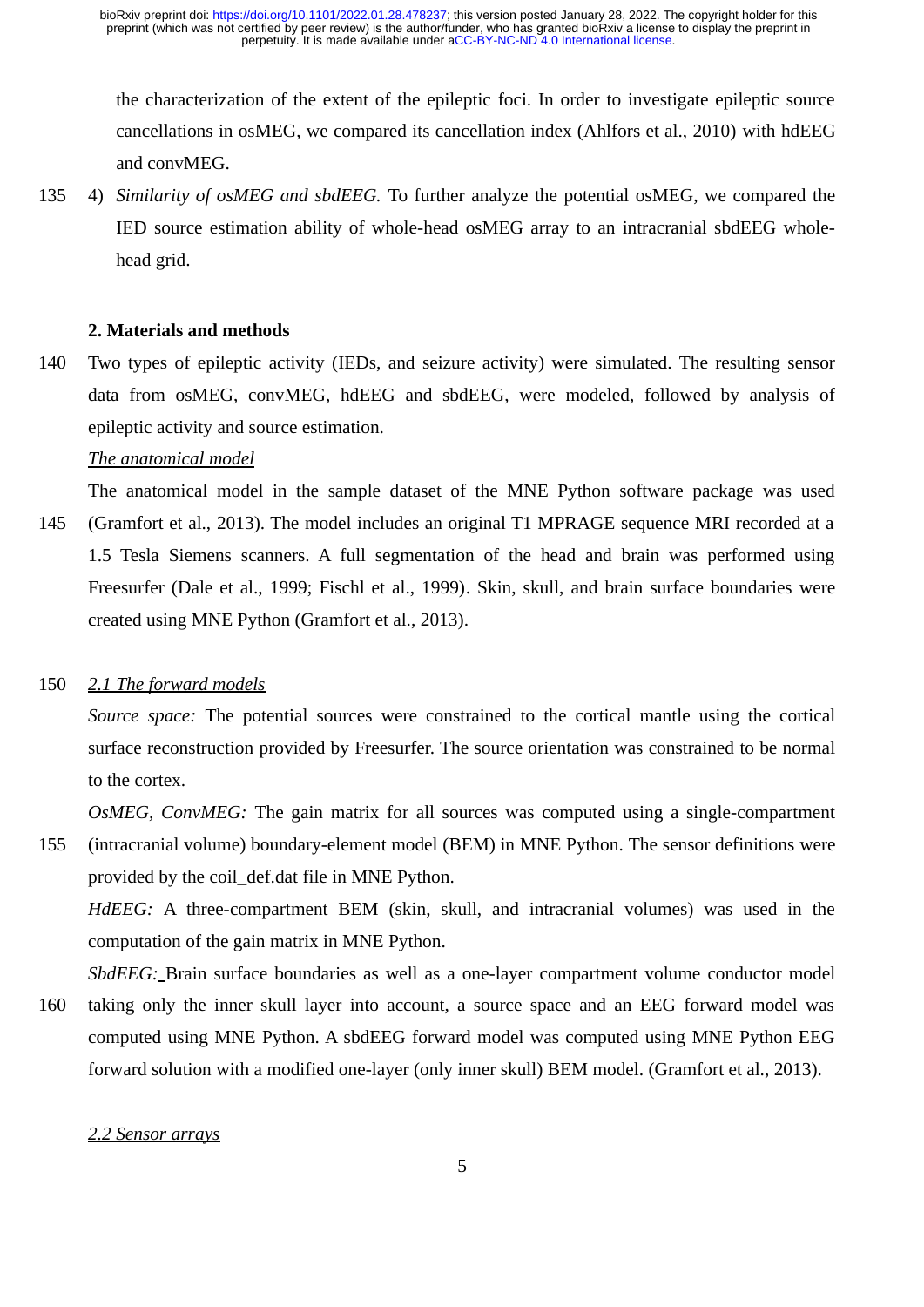- *OsMEG:* The sensors were modeled as optically pumped magnetometer (OPM) sensor cubes with side length 5 mm. The sensor output was computed by integration over the sensing volume. Noise levels were set to 6  $fT/Hz^{(1/2)}$  in accordance with other osMEG simulation studies (Iivanainen et al., 2017; Boto et al., 2018) utilizing optimal, best-case noise levels. An array of 128 sensors were modeled and placed with 1 cm intersensor distance over the scalp with 1 mm standoff, also in accordance with other osMEG simulation studies (Iivanainen et al., 2017). 165 170
- *ConvMEG:* We employed the sensor array configuration of the 306-channel Vectorview system (MEGIN OY, Helsinki, Finland). The sensor output was determined by integration over the pickup coil plane and noise levels were set to  $3fT/\sqrt{\Box}$  for both the planar gradiometers and magnetometers of the system, respectively.
- *HdEEG:* We employed a 128-electrode montage and evaluated the electric potential at the center of each electrode. The montage was based upon a standard 128-electrode EEG cap (REF) *SbdEEG:* Standard human subdural EEG electrode center-to-center distance of 5 mm was used, resulting in 223 electrodes across each hemisphere. 175

#### *2.3 Simulation of epileptic and background activities* 180

Epileptic activities include seizure (also called ictal) activity and IEDs. Seizures are often characterized by an initial low-voltage, high-frequency LVHF-activity) activity followed by sustained, repetitive sharp transient activity (sustained seizure activity) (Tao et al., 2007b; Jenssen et al., 2011). IEDs consist of transient, sharp, often isolated activities in between seizures. HFLA activity was modeled as a 25 Hz sine function. Both sustained seizure activity and IEDs were modeled using the Wendling model (Wendling et al., 2000; Wendling et al., 2002). This model is a further development of the Jansen and Rit neural mass model (Jansen and Rit, 1995). Here, a set of coupled differential equations are used to model a cortical column of pyramidal cells receiving both inhibitory and excitatory feedback. The output, the summed post-synaptic potential of the neural 185

190

195

 population, can be tuned to simulate both alpha activity and evoked potentials depending on parameter setting. Within the Wendling model, parameters reflecting synaptic coupling and excitation/inhibition balance have been modified to further resemble epileptic cortical tissue characteristics, resulting in an epileptic activity-generating neural mass model. The model has been validated in several studies. The Wendling model was used to simulate both sustained seizure activity, and interictal epileptic spikes (see Fig 1 for an example of simulated IEDs) (Wendling et al., 2000, 2002, 2005; Cosandier-Rimélé et al., 2010).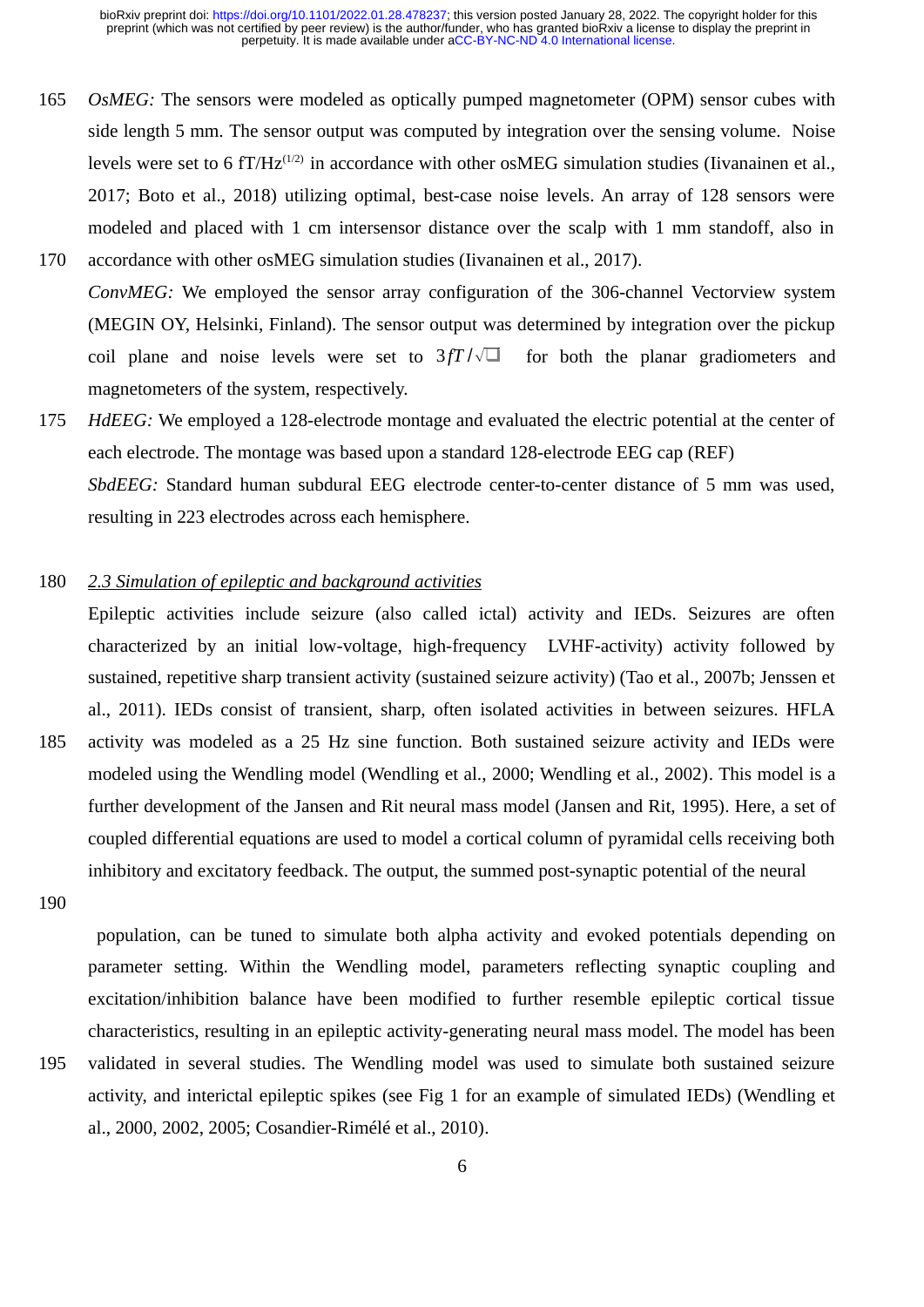*Background activity:* Routine clinical neurophysiological epilepsy evaluations require the epileptologist to discriminate both IEDs and seizure activity from the background brain activity. Thus, in order to simulate realistic epileptic evaluations, brain noise was added to all channels of the non-invasive modalities. In hdEEG, noise levels were set to achieve a baseline amplitude of 20-40 microV to resemble average adult alpha activity. Correspondingly, MEG brain noise levels were set to achieve baseline amplitude 200 fT (Kane et al., 2017; Rampp et al., 2020). 200

والمهوض والمحامل والمرابع والمرابع والمراد والمحادي والمسافر والمسافر والمسافر والمستعمل والمسافر والمعادر والمساور والمساور والمحادث والمستقار والمحادث والمساور والمستقار والمستقار والمستقار والمستقار والمستقار والمستقار

وحموا مواسعة مرداري بالراعي بالأموس والورابي المواجهة الأمي مردان المرابع المواسع المرابع المواسع المواسع المواسع المواسع المواسع المواسع المواسع المواسع المواسع المواسع المواسع المواسع المواسع المواسع المواسع المواسع الم

205

210



**Figure 1: Simulated interictal epileptiform discharges (IEDs) in on scalp MEG (osMEG) sensor data**. Example of IEDs modeled using the Wendling model simulated as raw osMEG sensor data. 215

#### *2.4 Source estimation* 220

Clinical neurophysiological epilepsy evaluations aim at detecting either epileptic foci (irritative zone) generating IEDs, or the seizure onset zone and propagation (epileptogenic network) by localization of LVHF -activity. We modeled both of these situations in *2.4.1 irritative zone localization* and *2.4.2 seizure network localization.*

*2.4.1 Irritative zone localization:* Eight sites (placed in mesial temporal lobe, lateral temporal lobe, frontopolar region, lateral frontal lobe, central region, parietal lobe and occipital lobe) were selected as epileptic foci (see Figure 2 for placement of these sites). Gradually growing foci were created by increasing the radius by 1 millimeter (mm) from radius 1.5 mm (area  $= 0.07$  cm<sup>2</sup>) to radius 60 mm (area = 113 cm²). Each foci were set to generate interictal epileptic spikes using the Wendling model described in (see *2.3 Simulation of epileptic and background activities*). Dipole densities generated 225 230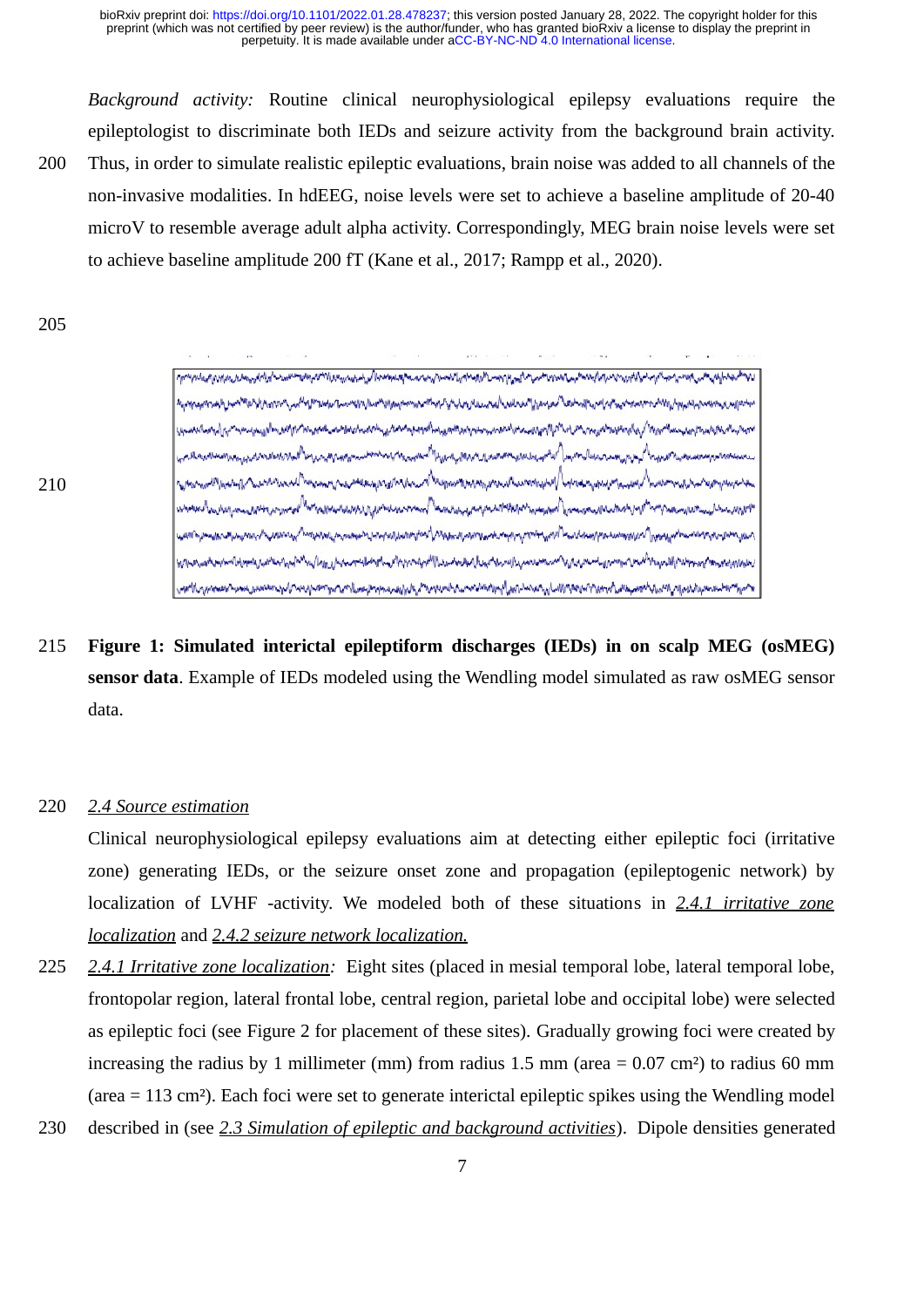in physiological, non-epileptic settings lie within the range *q* = 0.16-0.77 nAm/mm² (Murakami and Okada, 2015). The corresponding values of spike-producing cortical tissue are unknown. The intracellular event, the paroxysmal depolarizing shift, underlying interictal epileptic spikes results in a large long-lasting membrane depolarization (Ayala et al., 1970) and might result in a larger current dipole moment densities than normal pyramidal cell post-synaptic potentials. To accommodate for this possibility, dipole strength of the simulated interictal epileptic spikes were set to  $q = 0.77$  nAm/mm<sup>2</sup>. For each focus, a total of 20 isolated interictal epileptic spikes were generated together with background noise activity as described in *2.3 Simulation of epileptic and background activities*. Raw data were simulated for osMEG, convMEG, sbdEEG and hdEEG. Clinical IED source localization is based upon visual inspection of raw data. In order to resemble the clinical setting, an experienced clinician inspected the sensor data to characterize IED visibility in all modalities. The equivalent current dipoles (ECDs) (Sarvas, 1987) were hereafter estimated from both single interictal epileptic spikes events, as well as averaged interictal epileptic spikes. The Euclidean distance between the origin as well as the perimeter of the foci and the ECD was determined for all foci sizes. 235 240 245

- *2.4.2 Seizure network:* In order to resemble common seizure types, one temporal lobe seizure and one frontal lobe seizure was simulated. The temporal lobe seizure propagated to ipsilateral prefrontal cortex, contralateral prefrontal cortex and contralateral temporal lobe. As studies have demonstrated contralateral seizure propagation times between 1-47 seconds, propagation time to contralateral hemisphere was set to 3 seconds (Jenssen et al., 2011). The frontal lobe seizure originated from right hemisphere lateral frontal lobe and propagated to homotypic regions on the contralateral lateral frontal lobe within four seconds (Blume et al., 2001). Each seizure was initiated by three seconds of LVHF -activity succeeded by sustained epileptic activity. Initial seizure onset size was set to area with radius 8 mm (area 2 cm²) (Ray et al., 2007; Tao et al., 2007a). The seizures grew gradually from radius  $= 6$ , 8 mm, 12 mm, 15, 20, 25, 30, 35 and, 40 mm. Hereafter, a forward model for sbdEEG, osMEG, convMEG and hdEEG was computed and sensor data simulated as described above. To resemble a typical clinical setting, the sensor data of each modality was inspected by an experienced clinician. The first visually detectable seizure activity was identified for each modality. The ECD was determined at the time of the first detectable seizure activity. For both simulated seizures, the Euclidean distance between the fitted dipoles for each modality and the 250 255 260
- 

simulated seizure origin was calculated.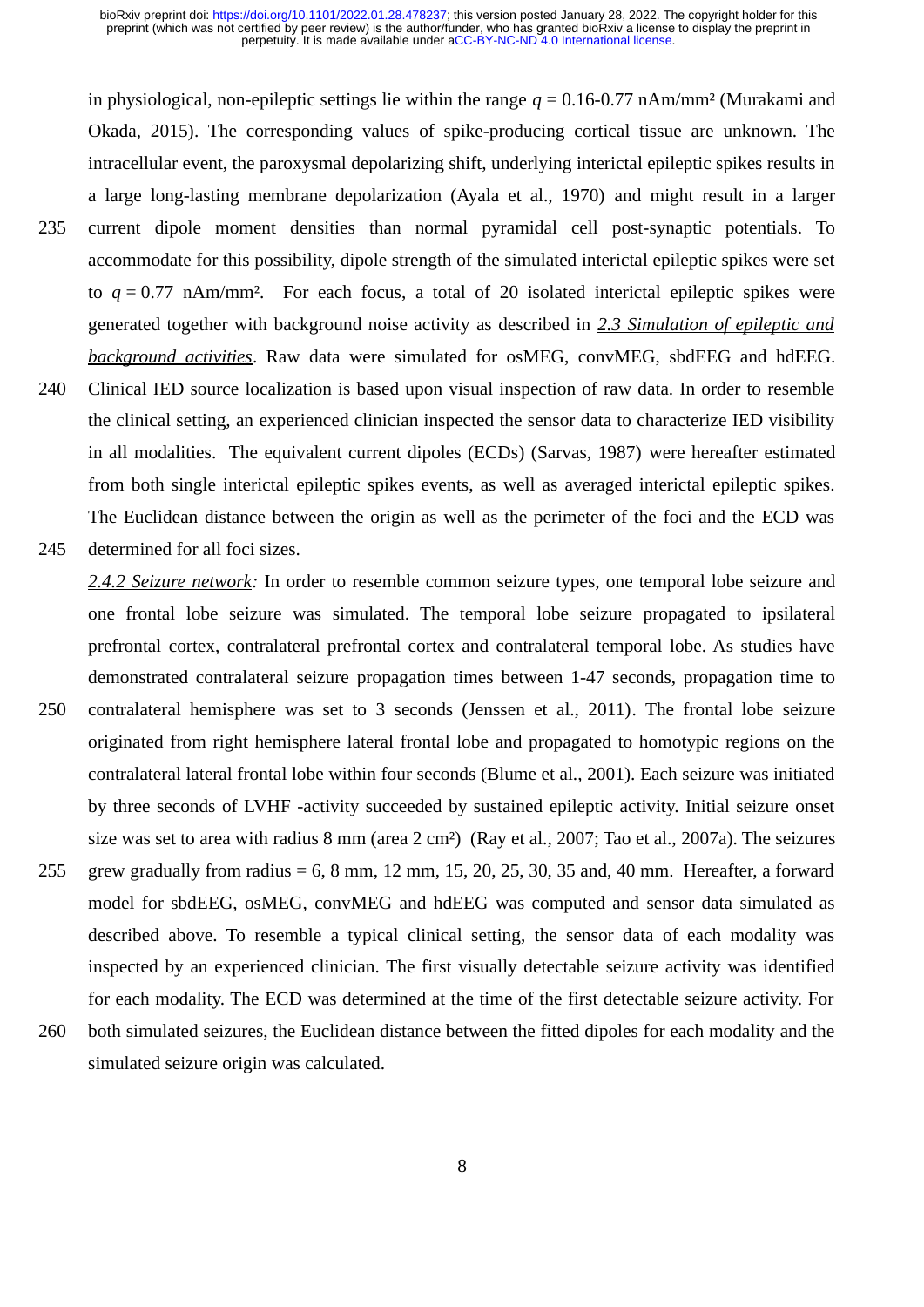*2.5 Cancellation Index:* Cancellation index aims to characterize the loss of non-invasive EEG/MEG signals due to simultaneous activation of sources with opposing polarity. Cancellation index was only computed for hdEEG, convMEG and osMEG. In this study, we utilized the metric defined in Ahlfors 2010 (Ahlfors et al., 2010):

 $CI = 1 - alpha(n)/beta(n)$ 

where  $alpha(n) = [Sigma^M(Sigma_j^n a_i^j)^2]^{1/2}$  and

beta(n) = Sigma<sub>j</sub><sup>n</sup>[Sigma<sub>i</sub><sup>M</sup>a<sub>ij</sub><sup>2]1/2</sup>]

265

290

Gradually growing epileptic foci were determined as in *Source estimation.* Average cancellation index for all modalities were determined for all foci. Student's T-test was used to determine any statistically significant difference between both foci location, and modalities. 270

### *2.6 Comparison of osMEG and sbdEEG*

In order to compare osMEG and sbdEEG source estimation ability of epileptic activity depending on source depth and orientation, we employed an osMEG - sbdEEG similarity metric (*dissimilarity score)* based upon a modified representational similarity analysis (Kriegeskorte et al., 2008). 275

OsMEG and sbdEEG forward modeling was conducted as described in *The forward models*. Hereafter, the right hemisphere cortex was subdivided into 4096 patches with radius 5 mm. At each patch, ten IEDs with dipole strength 10 nAm were simulated and epochs of length 0.2 seconds were created centered around the IED peak. An inverse solution of the averaged IED epochs in osMEG sensor data was calculated using MNE Python dSPM with signal-to-noise ratio = 3 and regularization parameter = 1/9 (Gramfort et al., 2013). No inverse solution of the averaged sbdEEG IED epochs were computed as routine clinical sbdEEG analyses are based upon visual inspection of 280

- raw sensor data only. The *dissimilarity score* was now computed for each patch according to the following: 285
	- 1) Two [223x1]-arrays containing sbdEEG (*sbdArray)* and osMEG *(osArray)* data were created according to the following:

*sbdArray:* Contains averaged IED epoch sbdEEG sensor data from all 223 right hemisphere sbdEEG electrodes.

*osArray*: The osMEG dSPM source estimate was extracted from 223 virtual sensors positioned at the right hemisphere sbdEEG electrodes.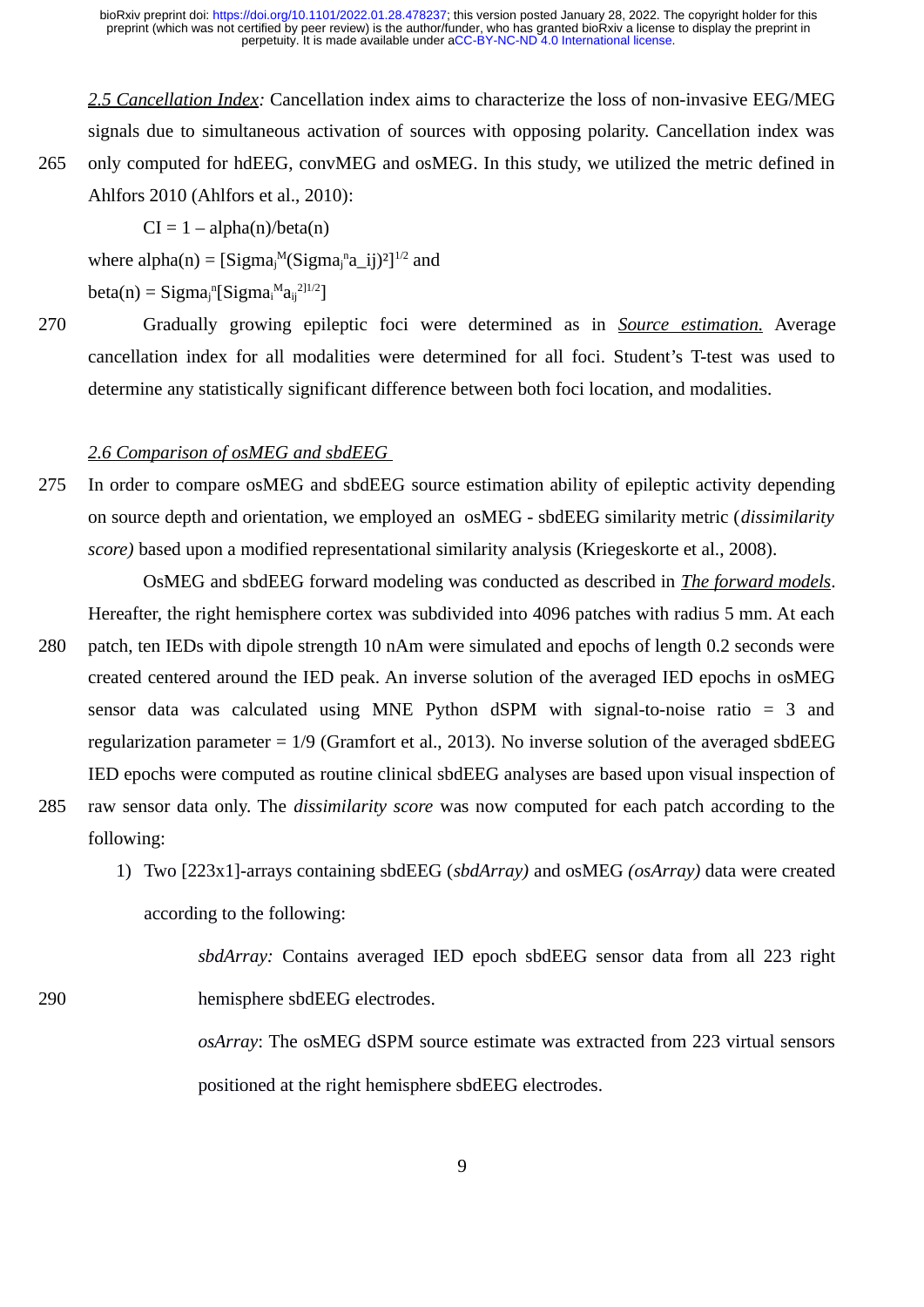2) For each array, a [223x223]-dissimilarity matrix containing the pairwise Euclidean distance between all array entries was created:

*Sbd(euc)[i,j] = Euc(sbdArray[i], sbdArray[j]) Os(euc)[i,j] = Euc(osArray[i], osArray[j])* 3) To determine the source estimation capability of each modality, the *peak activity channel* was defined as the channel with the longest Euclidean distance to all other channels. Hereafter, the Euclidean distance between the source and the *peak activity channels* was 295

#### determined: 300

*Sbd(peak activity channel) = max(mean(Sbd(euc[:,j])))*

*Sbd(src estimation capability) = Euc(IED source, Sbd(peak activity channel))*

*Os(peak activity channel) = max(mean(Os(euc[:,j])))*

*Os(src estimation capability) = Euc(IED source, Os(peak activity channel))*

4) As a final step, a *dissimilarity score* comparing the source estimation capability of osMEG and sbdEEG was computed: 305

*Dissimilarity score = | Sbd(src estimation capability) - Os(src estimation capability)|*

*Source depth:* The Euclidean distance between the center of the source and the adjacent electrode/sensor was quantified. Linear regression analysis was performed to determine whether source depth could predict dissimilarity score. 310

*Source direction:*

320

Any influence of source direction on osMEG-sbdEEG similarity was analyzed in two ways.

1) The source direction was quantified as the angle between vector normal to the source, and the vector normal to the overlying gyral crown. Linear regression analysis was used to analyze any correlation between source direction and similarity score. 315

2) Secondly, sources that exhibited dissimilarity score 0 (low-DS sources) and sources that exhibited a dissimilarity score within the upper  $15<sup>th</sup>$  percentile (high-DS sources) were located and the orientation of the vector normal to the source center was determined. These orientations plotted as coordinates on the unit sphere. For all high-DS sources, all low-DS within the Euclidean distance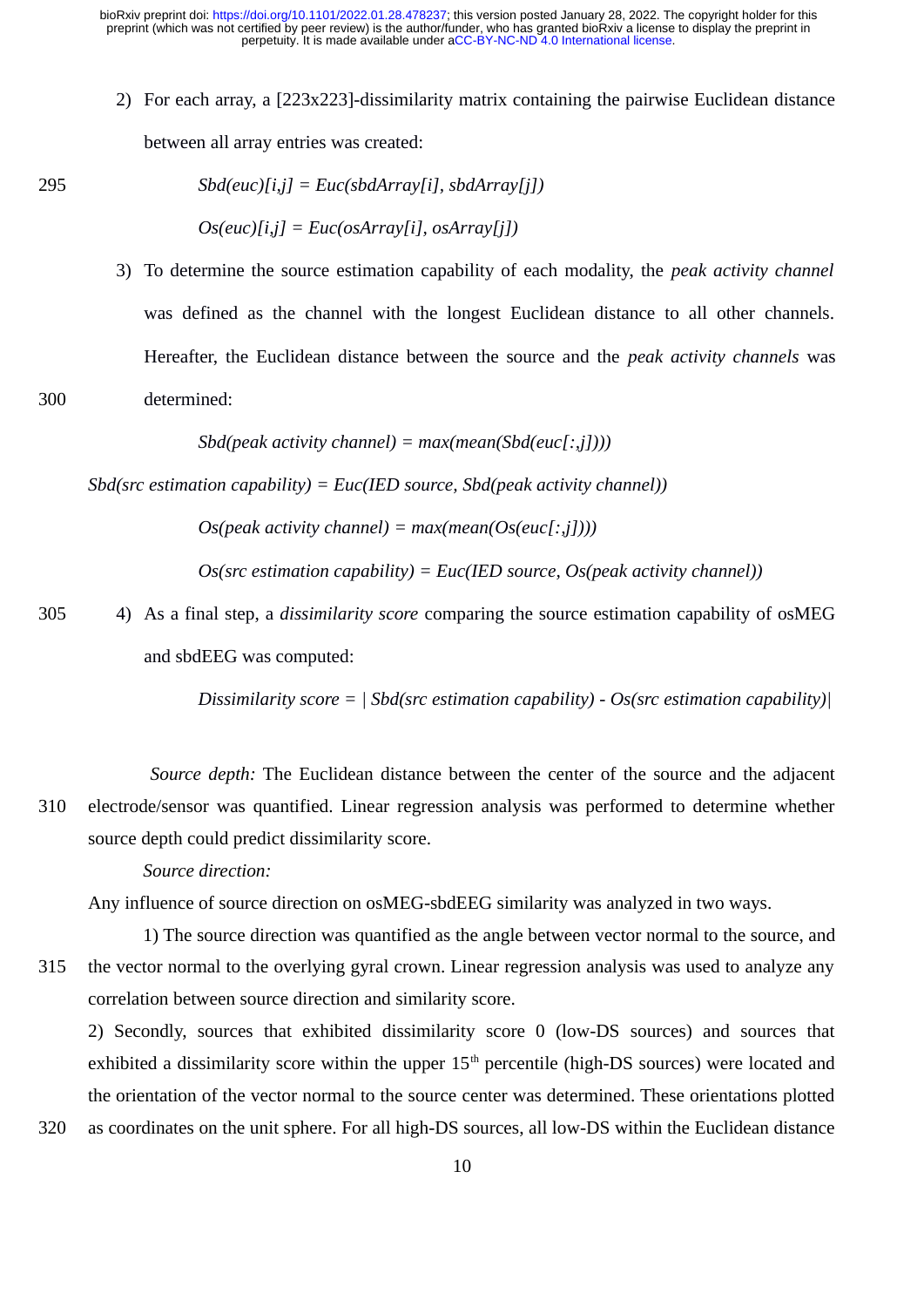0.25 on the unit sphere were located. The distances between each high-DS source and the low-DS sources within this area was determined. A one-way ANOVA test was used to determine if any such region exhibited a statistically significant longer distance between high-DS and low-DS sources compared to all other regions.

 (see Fig 3 for an illustration of the source direction definitions) 325





**Figure 2: Placement of irritative zones.** Localization of the eight anatomical sites selected as epileptic foci. Note that the zone site 3 cm² utilized here was only to visualize the sites.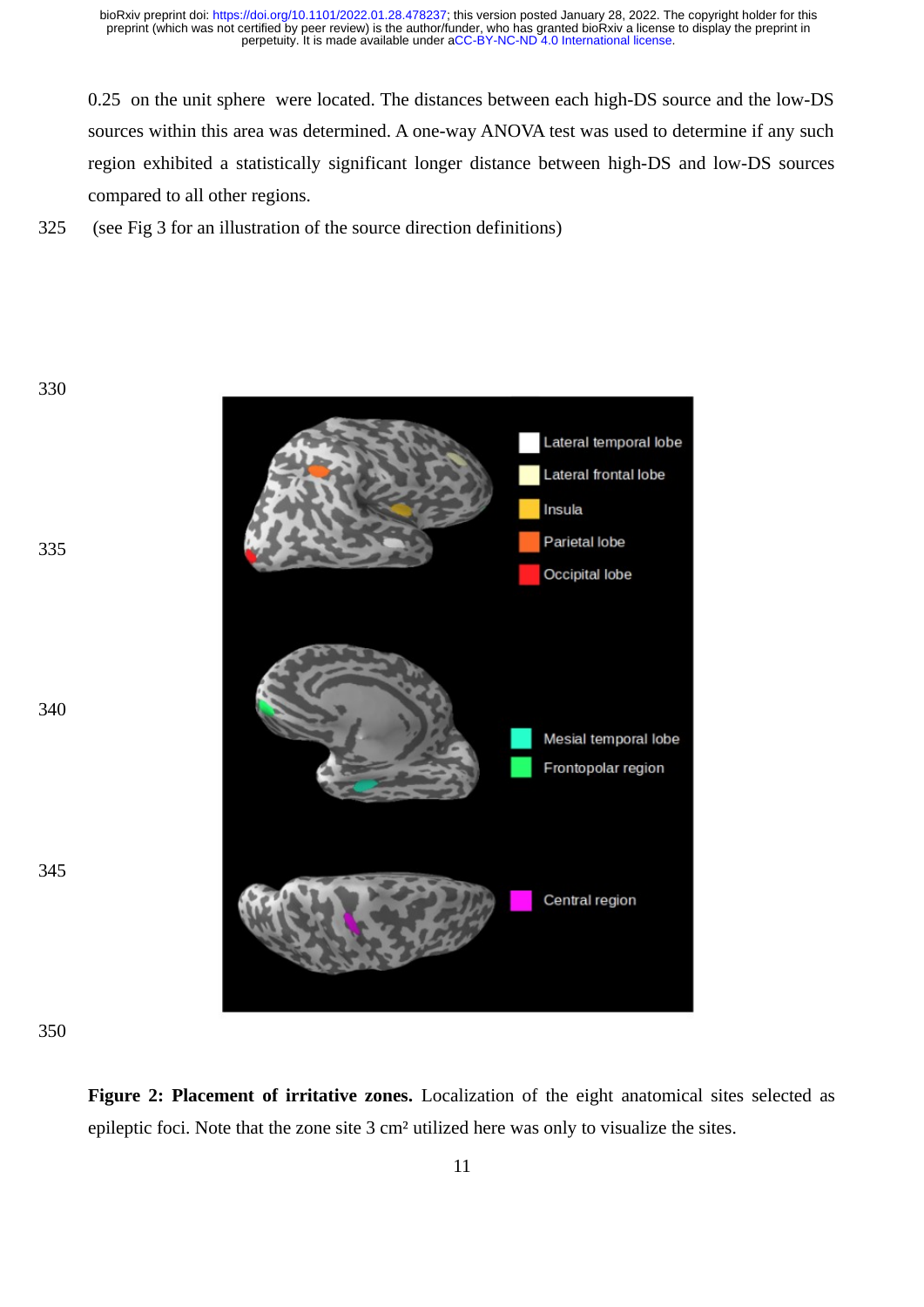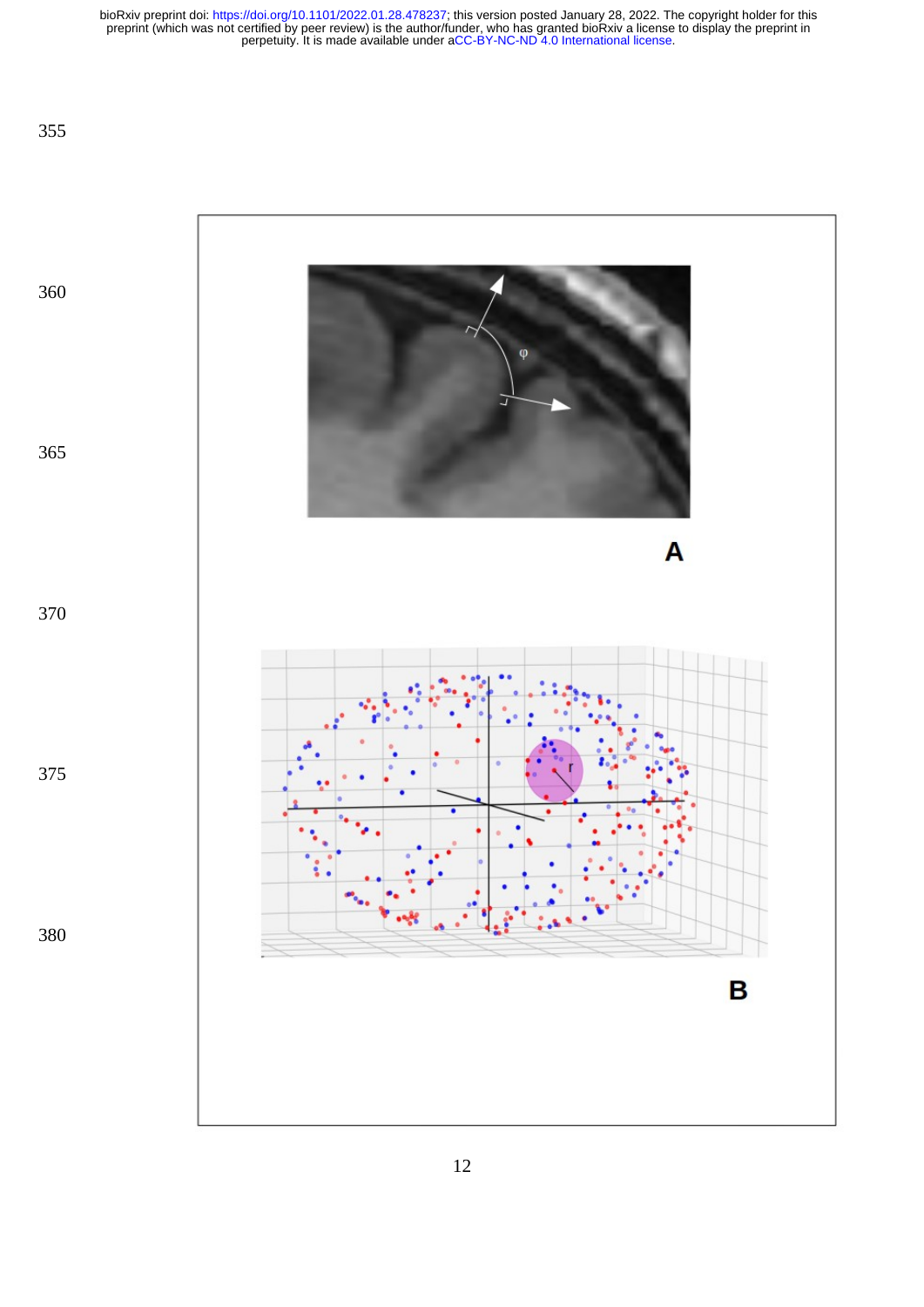#### **Figure 3: Definition of source directions.** 385

3A: Source direction definition 1: Source directions defined as the angle phi between the vector normal to the interictal epileptiform discharge (IED) generating patch and the vector normal to the overlying gyral crown.

3B: Source direction definition 2: Low dissimilarity score (low-DS) (blue dots) and high-DS sources (red dots) with orientation of the normal vector plotted on a unit sphere. For all high-DS sources, all low-DS sources within an Euclidean distance of 0.25 (ua) were located (magnentacolored patch,  $r = 0.25$  (ua)). 390

### 395

### **3. Results**

# *3.1 Irritative zone localization*

Clinical IED source localization is based upon visual inspection of raw data and thereafter visually identifiable IEDs can be localized using ECD. Inspection of the raw sensor data of the gradually propagating epileptic foci demonstrated that the IEDs were visually identifiable first in the sbdEEG raw sensor data (mean focus size  $= 1$  cm<sup>2</sup>) and secondly in the osMEG data (mean focus size  $= 2.2$ cm²). Corresponding mean foci sizes for convMEG and hdEEG that gave rise to visually identifiable epileptic spikes were 20 cm² and 21.6 cm² respectively. 400

- To further compare osMEG source estimation capability to other existing non-invasive techniques as well as to a sbdEEG whole-head grid, ECD of IED events were also performed regardless of raw sensor data visibility. As expected, sbdEEG exhibited superior source localization, where majority of dipoles were placed within the epileptic foci from mean foci size 0.8 cm². For osMEG, the majority of dipoles were located within the epileptic foci from mean foci size 3.1 cm². ConvMEG and hdEEG fitted dipoles were located within epileptic foci larger than 10 cm² and 15 cm<sup>2</sup> respectively. Consequently, osMEG dipoles were statistically significantly (p-value  $\leq$ 0.05) closer to source origin than hdEEG and convMEG dipoles for foci sizes between 3 and 23 cm². SbdEEG dipoles were significantly closer to all sources except for lateral temporal and fronto polar sources compared to osMEG dipoles ( $p < 0.05$ ). Below foci size 3 cm<sup>2</sup>, all four modalities performed at random level. 405 410 415
	- For details, see Table 1 and Figure 4.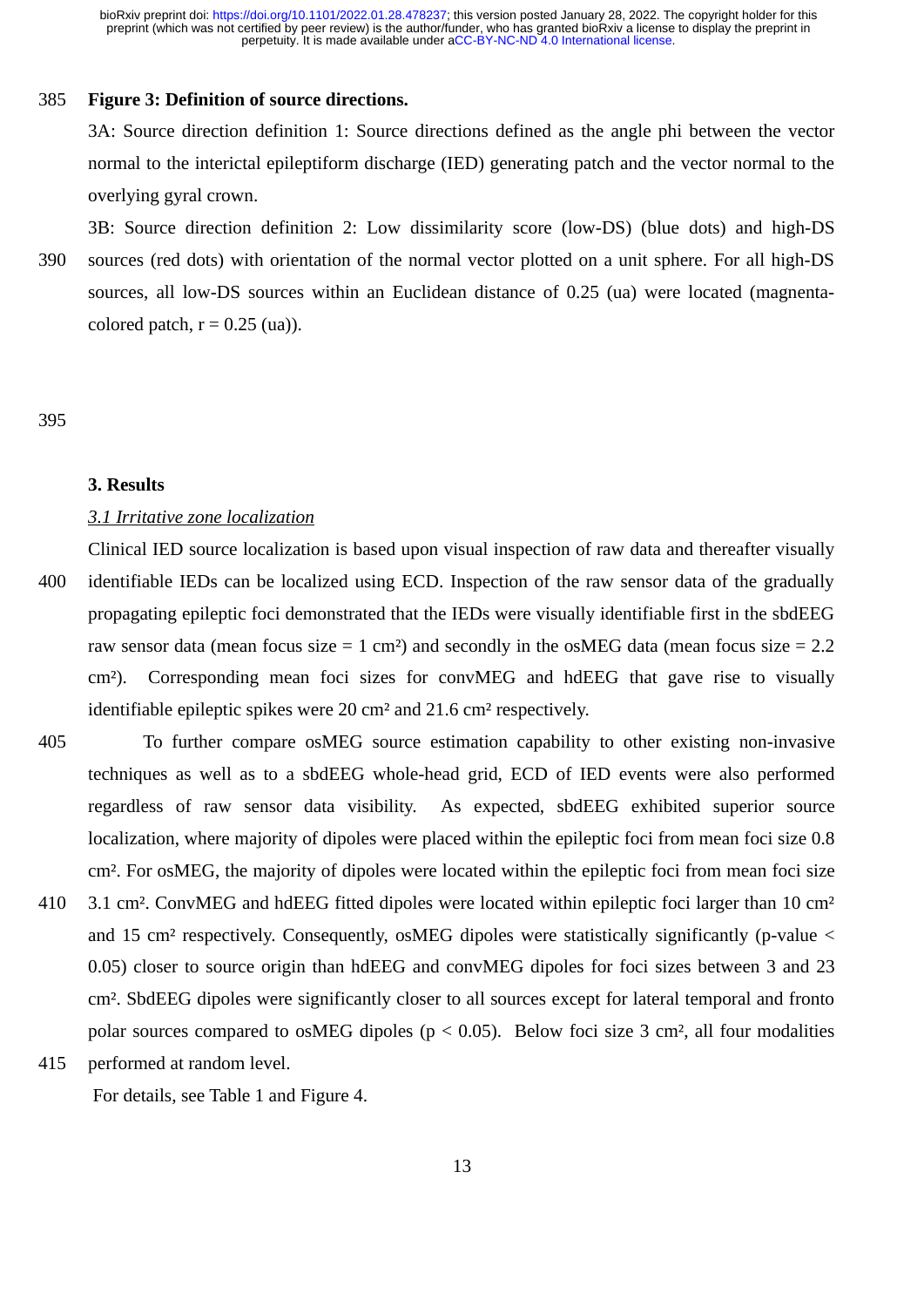|                                           | Focus radius < 10 mm                                                    | Focus radius $\leq$ 20 mm                                                                                           | Focus radius $<$ 30 mm                                                                                     |
|-------------------------------------------|-------------------------------------------------------------------------|---------------------------------------------------------------------------------------------------------------------|------------------------------------------------------------------------------------------------------------|
| <b>Polar Frontal Lobe</b>                 | SbdEEG<br>$-$ / $\bm{I}$<br>ConvMEG<br>$-70$<br><b>HdEEG</b><br>$+$ / O | SbdEEG<br>$-$ / $\bm{I}$<br>ConvMEG<br>$+$ / O<br>HdEEG<br>$+$ / O                                                  | <b>SbdEEG</b><br>$-$ / $\bm{I}$<br>ConvMEG<br>$+ / I$<br><b>HdEEG</b><br>$+ / I$                           |
|                                           | <b>OsMEG</b>                                                            | $O$ OsMEG                                                                                                           | $I$ OsMEG<br>$\bm{I}$                                                                                      |
| <b>Lateral Frontal Lobe</b>               | SbdEEG<br>$-$ / $\bm{I}$<br>ConvMEG<br>$-70$<br><b>HdEEG</b><br>$+$ / O | <b>SbdEEG</b><br>$-$ / $\boldsymbol{I}$<br>ConvMEG<br>HdEEG<br>$+$ / O                                              | SbdEEG<br>$-$ / $\bm{I}$<br>$-$ / I $\vert$ ConvMEG<br>$+ / I$<br><b>HdEEG</b><br>$+ / I$                  |
|                                           | <b>OsMEG</b><br>0                                                       | $\overline{\text{OsMEG}}$                                                                                           | $I$ OsMEG<br>$\bm{I}$                                                                                      |
| <b>Mesial</b><br>Temporal SbdEEG<br>Lobe  | ConvMEG<br><b>HdEEG</b><br>$+$ / O                                      | $-$ / I SbdEEG<br>$-$ / O $\sqrt{C}$ ConvMEG<br><b>HdEEG</b>                                                        | $-$ / I SbdEEG<br>$-$ / $\bm{I}$<br>$-$ / O $\sqrt{C}$ ConvMEG<br>$-$ / $\bm{I}$<br>$+/O$ HdEEG<br>$+ / I$ |
|                                           | <b>OsMEG</b><br>$\boldsymbol{O}$                                        | <b>OsMEG</b><br>$\bm{I}$                                                                                            | OSMEG<br>I                                                                                                 |
| Temporal SbdEEG<br><b>Lateral</b><br>Lobe | ConvMEG<br><b>HdEEG</b><br>$+$ / O                                      | $-$ / I SbdEEG<br>$-$ / $\boldsymbol{I}$<br>$-$ / O $\sqrt{C}$ ConvMEG<br>$-$ / $\bm{I}$<br>HdEEG<br>$+$ / $\bf{0}$ | SbdEEG<br>$-$ / $\bm{I}$<br><b>ConvMEG</b><br>$+ / I$<br>HdEEG<br>$+ / I$                                  |
|                                           | <b>OsMEG</b><br>Ο                                                       | <b>OsMEG</b>                                                                                                        | $I$ OsMEG<br>$\bm{I}$                                                                                      |
| <b>Central Region</b>                     | SbdEEG<br>ConvMEG<br><b>HdEEG</b><br>$+$ / O                            | $-$ / I SbdEEG<br>$-$ / $\boldsymbol{I}$<br>$-$ / O $\sqrt{C}$ ConvMEG<br>$-$ / $\bm{I}$<br><b>HdEEG</b><br>$+$ / O | SbdEEG<br>$-$ / $\bm{I}$<br>ConvMEG<br>$+ / I$<br>HdEEG<br>$+ / I$                                         |
|                                           | <b>OsMEG</b><br>$\boldsymbol{I}$                                        | <b>OsMEG</b>                                                                                                        | $I$ OsMEG<br>$\boldsymbol{I}$                                                                              |
| Insula                                    | SbdEEG<br>ConvMEG<br><b>HdEEG</b><br>$-70$                              | $-$ / I SbdEEG<br>$-$ / $\boldsymbol{I}$<br>$-$ / $O$ $\vert$ ConvMEG<br>$+$ / O<br>HdEEG<br>$+$ / O                | SbdEEG<br>- $\mathbf I$<br> ConvMEG<br>$+/1$<br><b>HdEEG</b><br>$+ / I$                                    |
|                                           | <b>OsMEG</b><br>0                                                       | <b>OsMEG</b><br>I                                                                                                   | OSMEG<br>$\bm{I}$                                                                                          |
| <b>Parietal Lobe</b>                      | SbdEEG<br>ConvMEG<br><b>HdEEG</b><br>$+$ / O                            | $-$ / I SbdEEG<br>$-$ / $\bf{I}$<br>$-$ / $\bf{O}$ ConvMEG<br>$-$ / $\bm{I}$<br><b>HdEEG</b><br>$+ / I$             | SbdEEG<br>$-$ / $\bm{I}$<br><b>ConvMEG</b><br>$-$ / $\bm{I}$<br>HdEEG<br>$+/1$                             |
|                                           | OsMEG<br>0                                                              | <b>OsMEG</b>                                                                                                        | $I$ OsMEG<br>$\bm{I}$                                                                                      |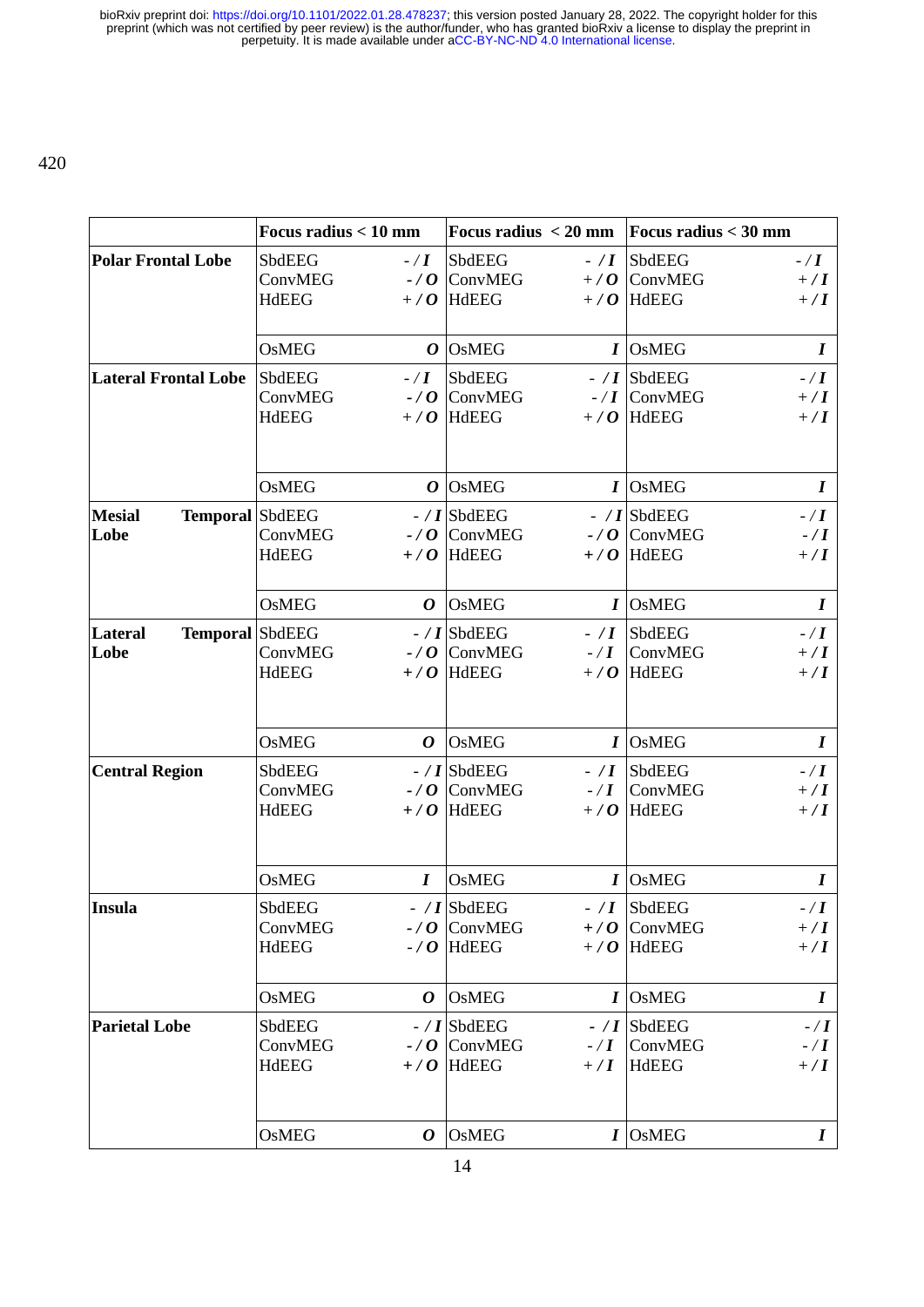| <b>Occipital Lobe</b>                                                                                                                                                                 | <b>SbdEEG</b><br>ConvMEG | $-70$ | $-$ / I SbdEEG<br> ConvMEG | $-$ / I<br>$+$ / O | SbdEEG<br> ConvMEG | $-$ / $\bm{I}$<br>$+$ / $\bf{I}$ |
|---------------------------------------------------------------------------------------------------------------------------------------------------------------------------------------|--------------------------|-------|----------------------------|--------------------|--------------------|----------------------------------|
|                                                                                                                                                                                       | <b>HdEEG</b>             |       | $+$ / O  HdEEG             |                    | $+$ / O  HdEEG     | $+$ / $\bf{I}$                   |
|                                                                                                                                                                                       | <b>OsMEG</b>             | O     | <b>OsMEG</b>               |                    | $I$  OsMEG         |                                  |
| $+\angle$ : OsMEG ECD significantly closer to the center of the focus than the modality $(+)/$<br>OSMEG ECD not significantly closer to the center of the focus than the modality (-) |                          |       |                            |                    |                    |                                  |
| $I/O$ : ECD placed inside/outside the foci                                                                                                                                            |                          |       |                            |                    |                    |                                  |

**Table 1:** Comparison of the distance between center of growing epileptic focus and the equivalent current dipoles (ECDs) of subdural EEG (sbdEEG), conventional MEG (convMEG), high-density EEG (hdEEG) and on scalp MEG (osMEG) (+ : osMEG ECD significantly closer to the center of foci with the given radius; -: osMEG ECD not significantly closer to the center of foci with the

given radius) and summary of whether the majority of ECDs of for the given foci sizes lie inside (*I)* or outside (*O*) the focus.

430

435

425

440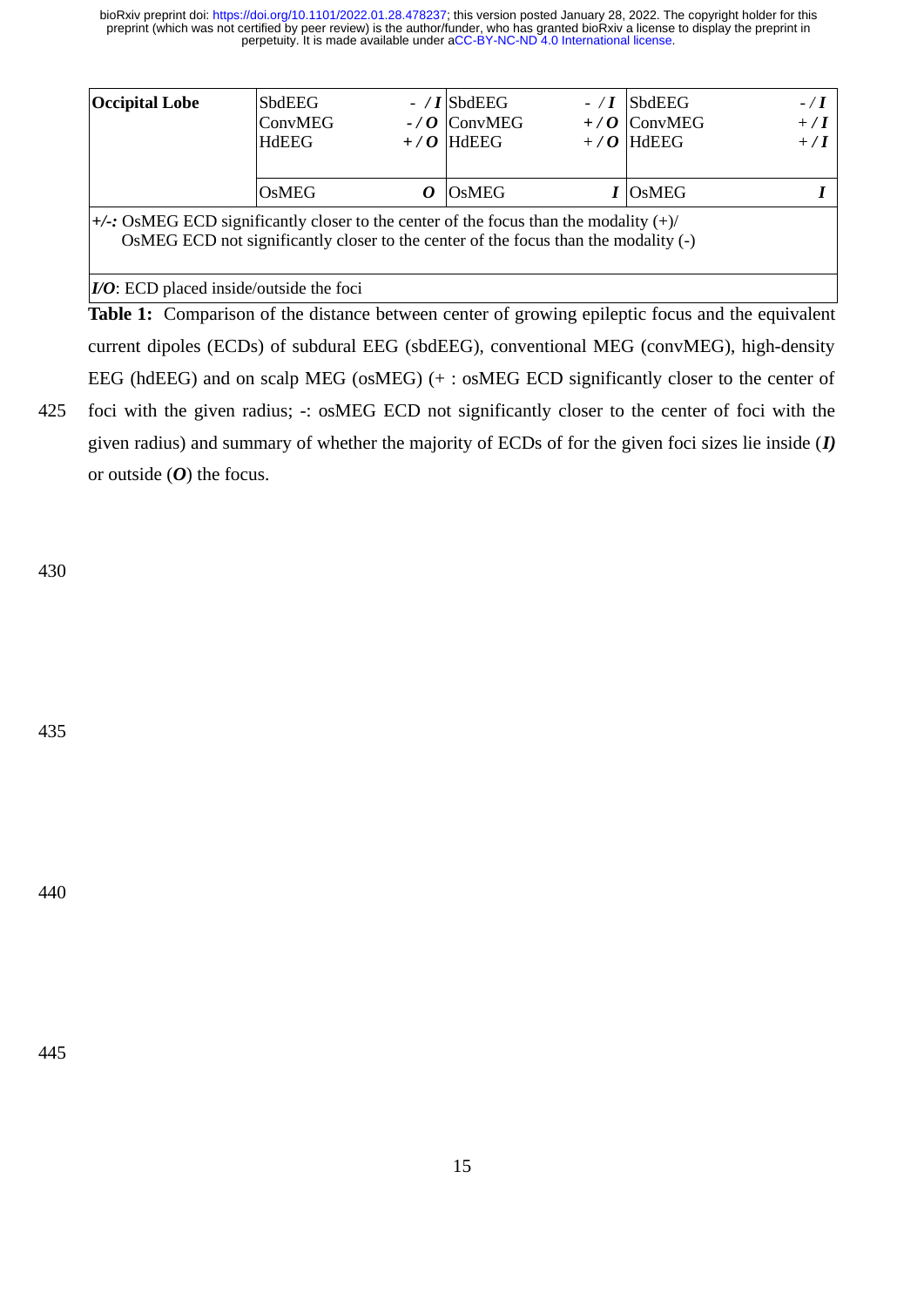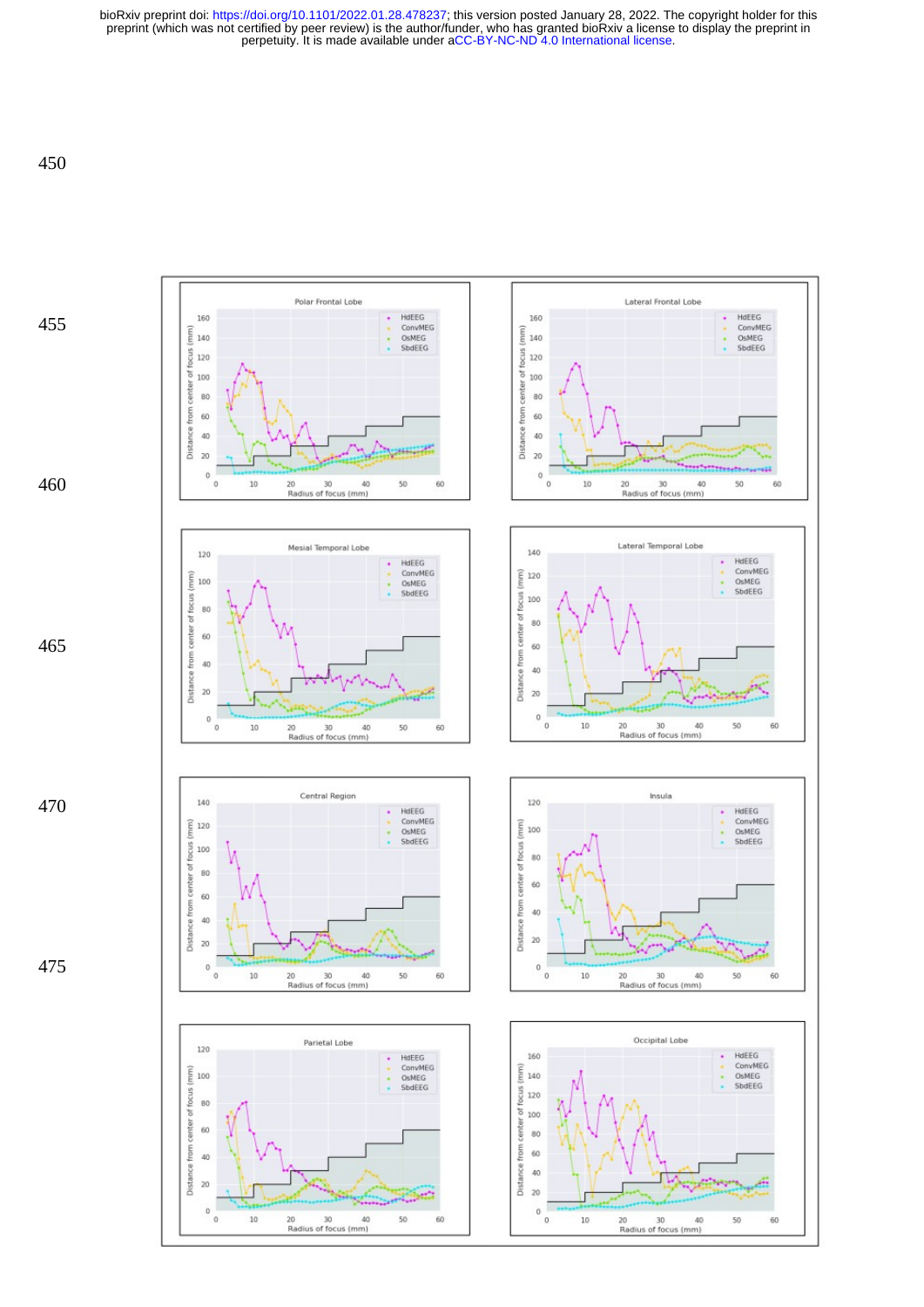**Figure 4: Equivalent current dipoles (ECDs) for all modalities across the eight selected brain regions.** For each analyzed region, the distance between the center of the interictal epileptiform discharge (IED)-generating epileptic focus was plotted against the radius of the docus (range 3-60 mm). Green area below the step graph indicates ECDs placed within the focus. (SOZ: Seizure onset zone; HdEEG: High-density EEG, ConvMEG: conventional MEG, OsMEG: on scalp MEG, sbdEEG: Subdural EEG). 480 485

### *3.2 S eizure network localization*

490

*Mesial temporal lobe:* SbdEEG localized the center of the SOZ with highest precision (9 mm SOZ center-dipole distance). OsMEG exhibited the second highest precision with 14 mm SOZ center-dipole distance. The osMEG dipole was placed within the mesial lobe. ConvMEG and hdEEG SOZ center-dipole distance were 70 mm and 80 mm, respectively. Both convMEG and hdEEG fitted dipoles were placed outside of the temporal lobe.

495

*Dorsal frontal lobe:* All modalities exhibited similar SOZ localization ability. The SOZ center-dipole distance was less than 1 cm for all modalities, and all modalities localized the SOZ to the correct sublobar region.

Please also see Figures 5a and 5b

|                |                                                  | distance (mm) | distance (mm)  | SbdEEG ECD -   OsMEG ECD -   ConvMEG ECD -   HdEEG ECD -<br>distance (mm) | center of SOZ, center of SOZ, center of SOZ, center of SOZ,<br>distance (mm) |
|----------------|--------------------------------------------------|---------------|----------------|---------------------------------------------------------------------------|------------------------------------------------------------------------------|
| lobe           | $ \mathbf{M}\mathbf{e}\mathbf{s}$ ial temporal 2 |               | (Correct lobe) | 52<br>(Incorrect lobe)                                                    | -45<br>$  (Incorrect \, lobe)$                                               |
| Dorsal<br>lobe | frontal $ 3 $                                    |               | 4              |                                                                           |                                                                              |

500

**Table 2** The distance between the center of the seizure onset zone (SOZ) and the equivalent current dipoles (ECDs) of initial low-voltage, high-frequency seizure activity using subdural EEG (sbdEEG), on scalp MEG (osMEG), conventional MEG (convMEG) and high-density EEG (hdEEG).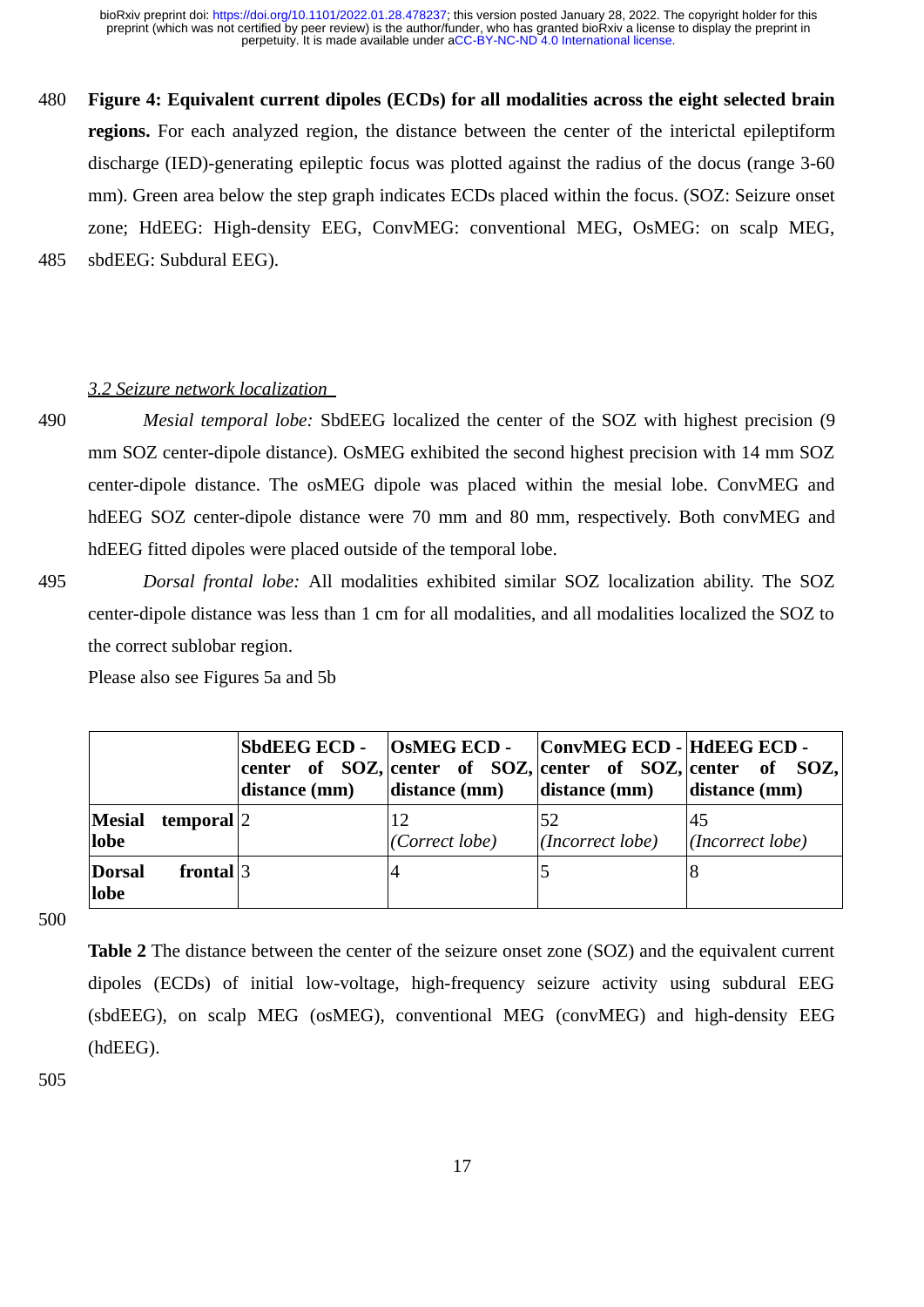

525

**Figure 5a: Equivalent current dipoles (ECDs) of mesial temporal lobe seizure onset zone (SOZ) for all modalities.** Placement of the center of the seizure onset zone (SOZ) along side equivalent current dipoles (ECDs) of initial low-voltage, high-frequency seizure activity originating from mesial temporal lobe with rapid propagation to frontal lobe and contralateral temporal lobe determined using subdural EEG (sbdEEG), on scalp MEG (osMEG), conventional MEG (convMEG) and high-density EEG (hdEEG). 530

535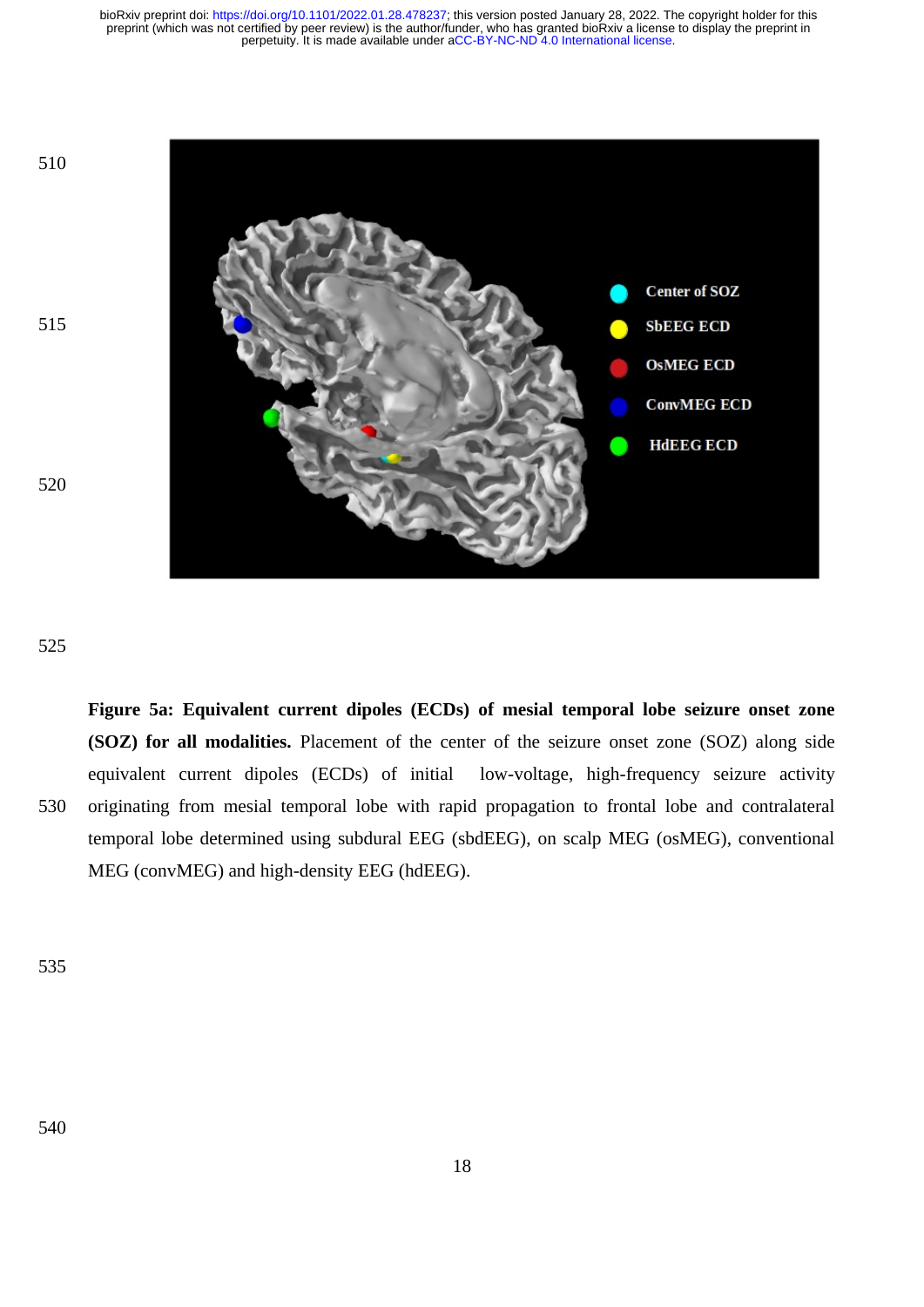

**Figure 5b: Equivalent current dipoles (ECDs) of lateral frontal lobe seizure onset zone (SOZ) for all modalities.** Placement of the center of the seizure onset zone (SOZ) along side equivalent current dipoles (ECDs) of initial low-voltage, high-frequency seizure activity originating from lateral frontal lobe with propagation to contralateral frontal lobe determined using subdural EEG (sbdEEG), on scalp MEG (osMEG), conventional MEG (convMEG) and high-density EEG (hdEEG). 560 565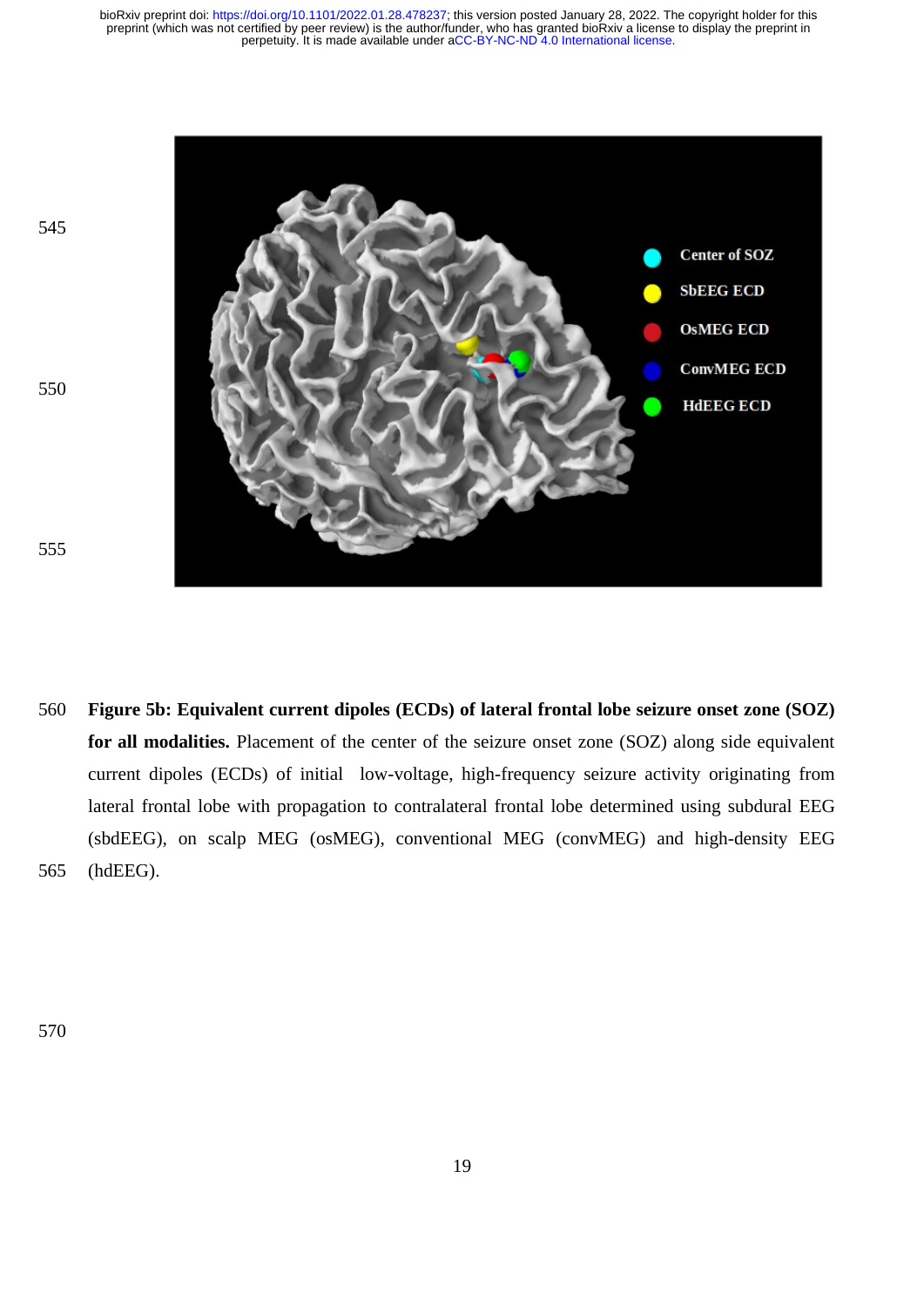# *3.3 Cancellation index*

There was no statistically significant difference between osMEG cancellation indices for the eight epileptic foci. There were neither any statistically significant difference between osMEG and convMEG cancellation indices for any epileptic foci. The cancellation index of both convMEG and OsMEG were significantly higher than that of hdEEG for all epileptic foci (p-value < 0.5) 575

580

# *3.4 Comparison of sbdEEG and osMEG epilepsy activity detection*

- Comparing how much sbdEEG and osMEG source localization differs for all locations across the right hemisphere, 12.78% exhibited identical sbdEEG-osMEG source localization. Median dissimilarity score was 2.2 mm, and the maximum dissimilarity score was 44 mm (see Fig 6). Analyzing the importance of source depth demonstrate a weak dependence of source depth (similarity score: linear regression coefficient  $= .034$  and intercept  $= .002$ ). However, linear regression analysis demonstrated no dependence on source orientation (linear regression coefficient = -1.3e-06 and intercept = .004). No specific source orientation exhibited a statistically significant 585 590
- longer distance between high-DS and low-DS sources compared to all other source orientations.

595

600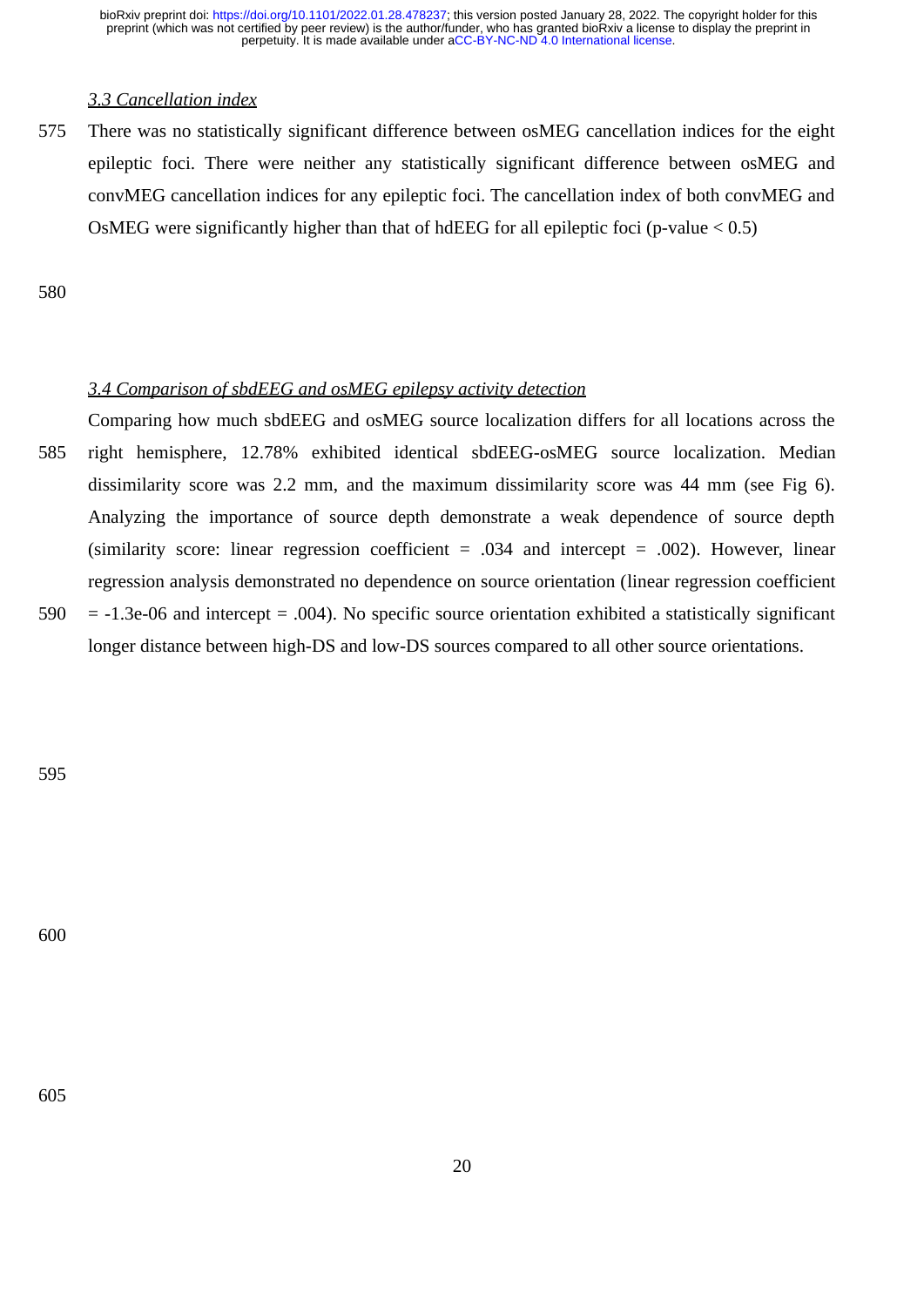

+

# **Figure 6: On scalp MEG (osMEG) and subdural EEG (sbdEEG) dissimilarity scores.**

Difference (unit: centimeter) between interictal epileptiform discharge (IED) source estimation of osMEG and sbdEEG (for definition of the dissimilarity score, see section *2.6 Comparison of osMEG and sbdEEG)* across the cortical mantle (radius of IED-generating cortical patch = 5 mm). 625

630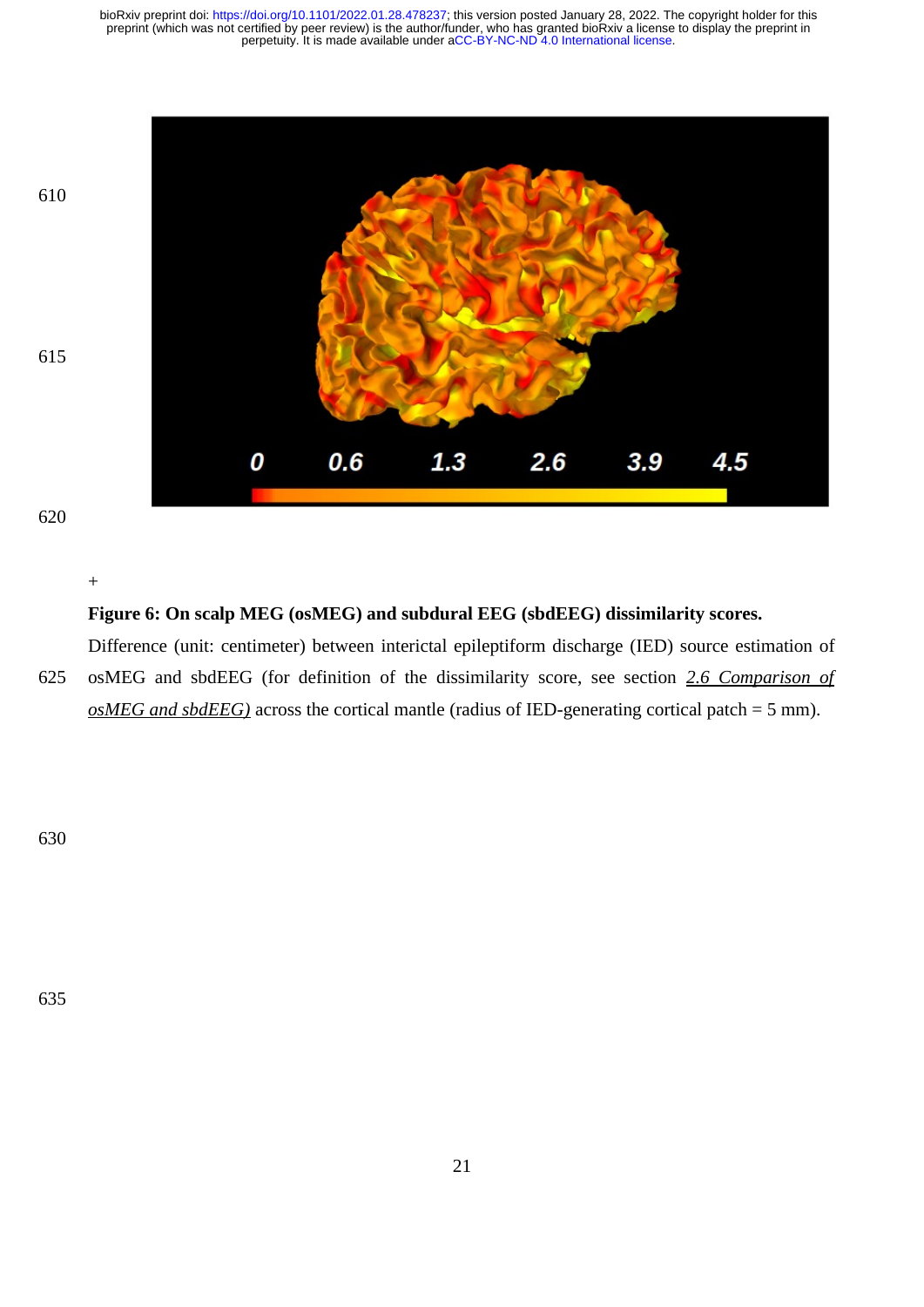640

645

650

### **4. Discussion**

This study aimed to characterize osMEG performance in a simulated realistic epilepsy evaluation, by examining the capacity of osMEG to detect and localize simulated seizures and interictal epileptic spikes, and by comparing osMEG capabilities to those of convMEG, hdEEG and sbdEEG. To our knowledge, this is the first-ever osMEG modelling study to also include an hdEEG comparison.

The results show that osMEG is well suited to detect and estimate the source of epileptic activity. OsMEG is superior to both convMEG and hdEEG, and succeeds in localization of small seizure onset zones with an accuracy comparable to that of sbdEEG. OsMEG detected IEDs as well as seizures from smaller epileptic foci than did both convMEG and hdEEG.

The increased signal strength of osMEG as compared to convMEG and hdEEG enabled improved source localization of both low amplitude seizure onset zone activity, and interictal epileptic spikes. Importantly, we demonstrated that the whole-head osMEG sensor system can correctly localize rapidly propagating mesial temporal lobe seizures that are difficult to register with hdEEG and that are difficult to estimate using both convMEG and hdEEG. Thus, our results indicate that osMEG is able to detect and localize seizures that would otherwise require sbdEEG, however non-invasively, and with whole-head coverage. These findings are in accordance with previous osMEG sensor studies. 655

To support these modelling results, we recently performed the first ever osMEG measurement on an epilepsy patient and demonstrated that osMEG was capable of detecting twice as many interictal epileptic spikes than convMEG, half of which were low-amplitude interictal epileptic spikes not seen by either convMEG nor EEG (Westin et al., 2020). In further agreement with our results, experimental osMEG studies have demonstrated that osMEG sensors generate a higher signal amplitude in general as compared to convMEG, and that osMEG spatial resolution is superior to that of convMEG (Andersen et al.; Xie et al., 2015; Boto et al., 2021). 660 665

From the perspective of clinical utilization, we here demonstrated that osMEG epileptic activity localization ability dramatically exceeds that of hdEEG, indicating that osMEG can provide improved non-invasive neurophysiological epilepsy evaluations. In this simulation study, we had whole-brain coverage with sbdEEG, which is impossible in reality, as the whole brain cannot be

implanted, and the yield of sbdEEG largely depends on the accuracy of the hypothesis the impantation is based on. While sbdEEG covers only smaller subregions, the osMEG whole head coverage enables measurement of co-existing, separately located seizure generating zones. 670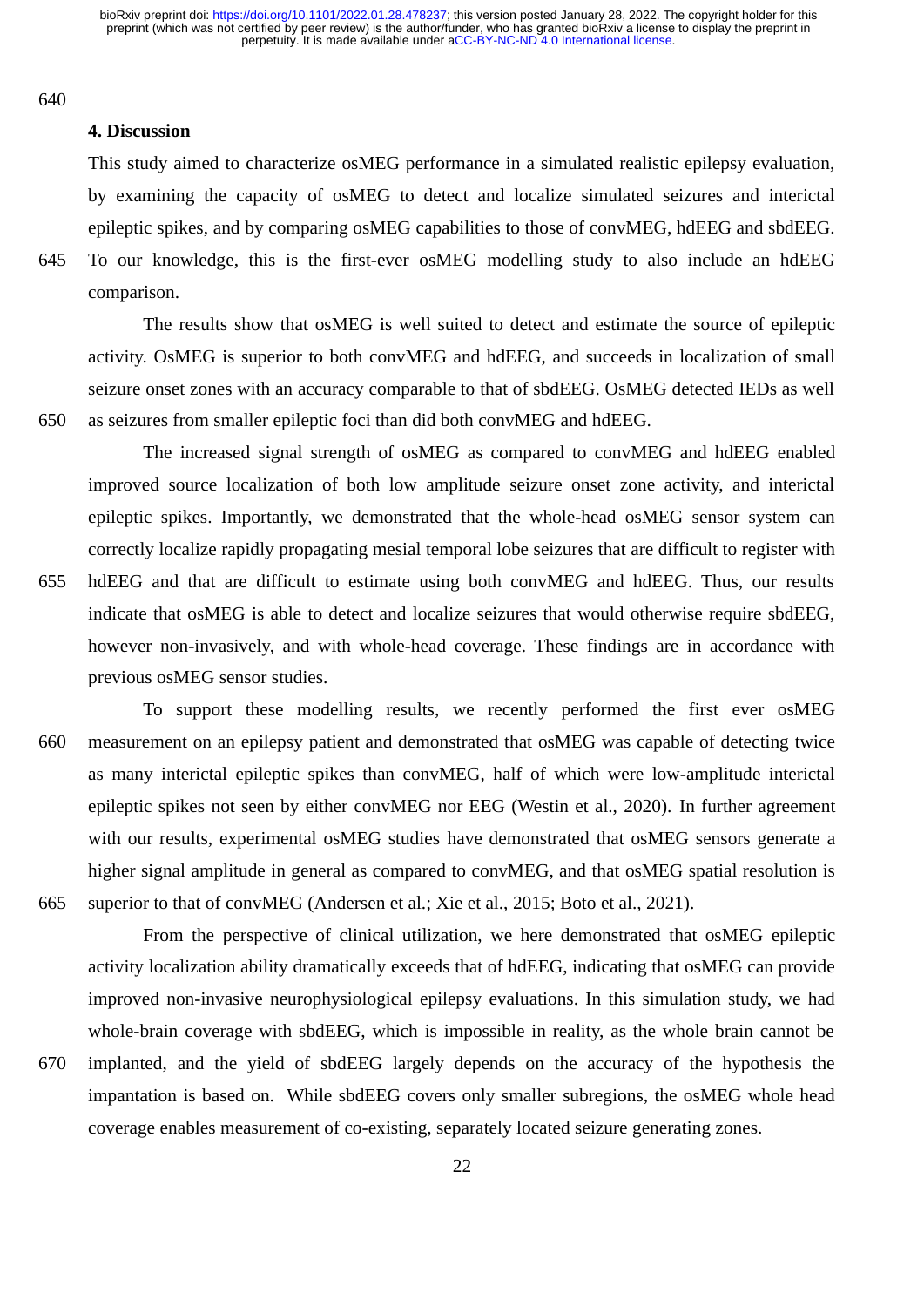As our results indicate that osMEG epileptic activity detection and localization ability was superior to that of convMEG and hdEEG and second only to sbdEEG, we also evaluated sbdEEGosMEG source localization dissimilarity. These results showed that the mean distance between sbdEEG and osMEG source localization was less than 10 mm, which shows that the osMEG spatial resolution resembles intracranial registrations. However, the comparison also demonstrated that osMEG was less sensitive to deep sources than was sbdEEG. This is in accordance with previous studies indicating that osMEG spatial resolution is depth dependent (Iivanainen et al., 2017). Interestingly, we did not find any difference in source orientation sensitivity between osMEG and sbdEEG, indicating that osMEG might be able to detect activity from source orientations not seen by convMEG. This notion is in agreement with experimental osMEG data from our group, showing that osMEG detects radial activity undetectable by convMEG. Since osMEG sensors are positioned directly on scalp, the angles between the cortical sources and sensors change compared to convMEG. Thus, it is possible that a whole-head osMEG sensor system give rise to fewer true radial sources than do convMEG. 675 680 685

*Limitation:* There are several limitations to this study. Most importantly, a whole-head osMEG recording on epileptic patients has yet to be performed. Thus, there are no real measurements or quantifications of osMEG epileptic brain noise amplitudes. Especially, epilepsy patients often exhibit generalized or focal pathological slowing, sometimes of high amplitude. It is unknown how such activity would be detected by osMEG sensors. Thus, any estimation of irritative zone brain noise would be speculative. As a simplification, background brain noise levels were set equal to convMEG. Additional research and including experimental studies is warranted in order to quantify realistic epilepsy brain noise levels. Furthermore, ECD was used to compare localization of extended sources. ECD is mathematically unsuited for larger sources. There exist several inverse solutions dedicated to extended sources but none of these have been clinically validated why ECD (which has been clinically validated) was chosen nonetheless (Jerbi et al., 2004). 690 695

*Conclusion* This study indicate that a whole-head osMEG sensor system would be capable of very accurate non-invasive source localization, better than both hdEEG and convMEG, and close to the performance of sbdEEG (while also having the benefits of being non-invasive and allowing whole-head coverage). OsMEG thus appears to have a very promising potential to become a safe, high-resolution technique for advanced non-invasive, whole head epilepsy evaluations. 700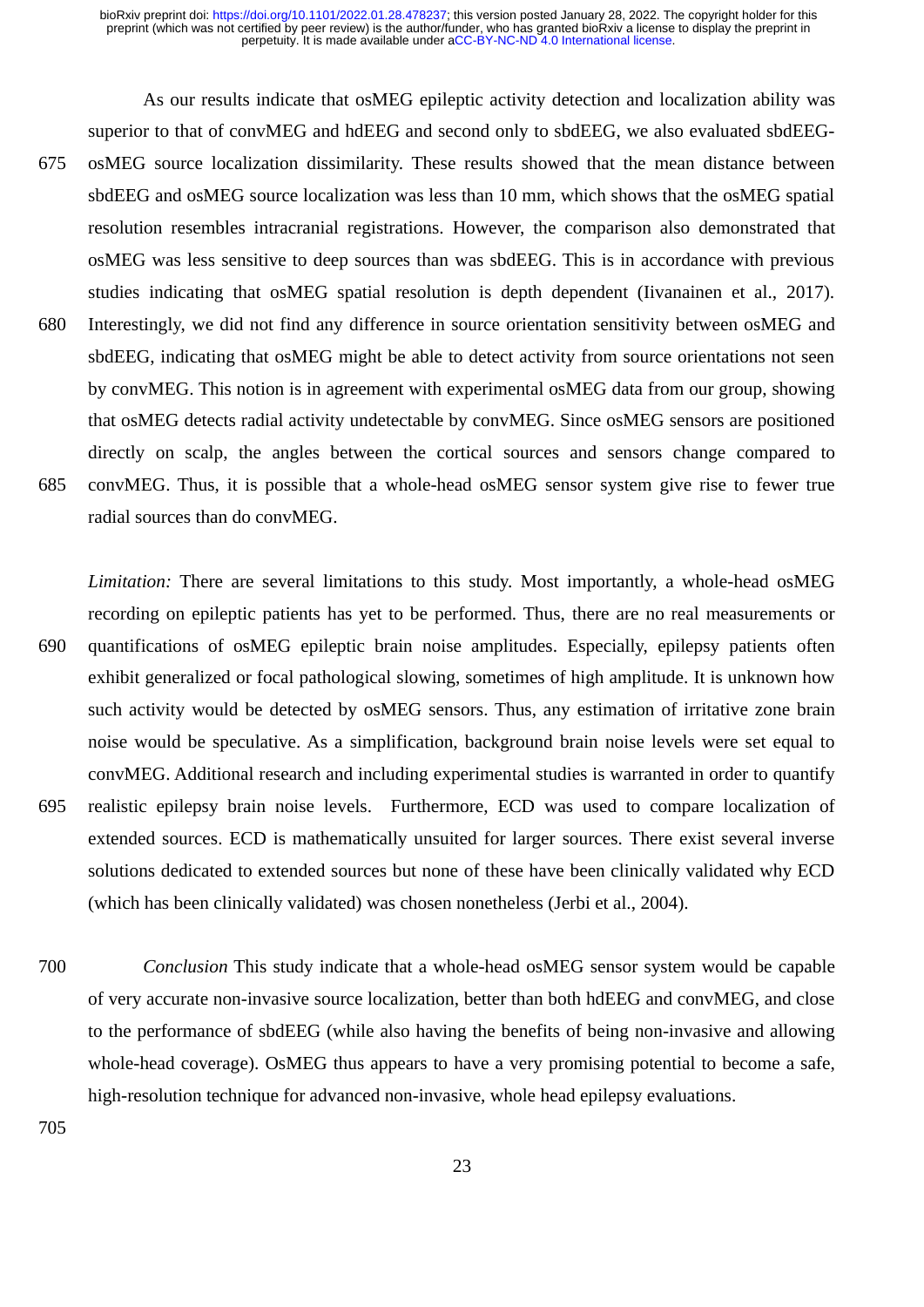#### **5. References** 710

- Ahlfors, S. P., Han, J., Lin, F. H., Witzel, T., Belliveau, J. W., Hämäläinen, M. S., et al. (2010). Cancellation of EEG and MEG signals generated by extended and distributed sources. *Hum. Brain Mapp.* 31, 140–149. doi:10.1002/hbm.20851.
- Andersen, L. M., Pfeiffer, C., Ruffieux, S., Riaz, B., Winkler, D., Schneiderman, J. F., et al. Onscalp MEG SQUIDs are sensitive to early somatosensory activity unseen by conventional MEG. doi:10.1101/686329. 715
	- Ayala, G. F., Matsumoto, H., and Gumnit, R. J. (1970). Excitability changes and inhibitory mechanisms in neocortical neurons during seizures. *J. Neurophysiol.* 33, 73–85. doi:10.1152/jn.1970.33.1.73.
- Bartolomei, F., Lagarde, S., Wendling, F., McGonigal, A., Jirsa, V., Guye, M., et al. (2017). Defining epileptogenic networks: Contribution of SEEG and signal analysis. *Epilepsia* 58, 1131–1147. doi:10.1111/epi.13791. 720
	- Blume, W. T., Ociepa, D., and Kander, V. (2001). Frontal lobe seizure propagation: Scalp and subdural EEG studies. *Epilepsia* 42, 491–503. doi:10.1046/j.1528-1157.2001.26700.x.
- Boto, E., Bowtell, R., Krüger, P., Fromhold, T. M., Morris, P. G., Meyer, S. S., et al. (2016). On the potential of a new generation of magnetometers for MEG: A beamformer simulation study. *PLoS One* 11. doi:10.1371/journal.pone.0157655. 725
	- Boto, E., Hill, R. M., Rea, M., Holmes, N., Seedat, Z. A., Leggett, J., et al. (2021). Measuring functional connectivity with wearable MEG. *Neuroimage* 230, 117815. doi:10.1016/j.neuroimage.2021.117815.
	- Boto, E., Holmes, N., Leggett, J., Roberts, G., Shah, V., Meyer, S. S., et al. (2018). Moving magnetoencephalography towards real-world applications with a wearable system. *Nature* 555, 657–661. doi:10.1038/nature26147.
- Budker, D., and Romalis, M. (2007). Optical magnetometry. *Nat. Phys.* 3, 227–234. doi:10.1017/CBO9780511846380. 735
	- Chassoux, F., Navarro, V., Catenoix, H., Valton, L., and Vignal, J. P. (2018). Planning and management of SEEG. *Neurophysiol. Clin.* 48, 25–37. doi:10.1016/j.neucli.2017.11.007.
- Cosandier-Rimélé, D., Merlet, I., Bartolomei, F., Badier, J. M., and Wendling, F. (2010). Computational modeling of epileptic activity: From cortical sources to EEG signals. *J. Clin. Neurophysiol.* 27, 465–470. doi:10.1097/WNP.0b013e3182005dcd. 740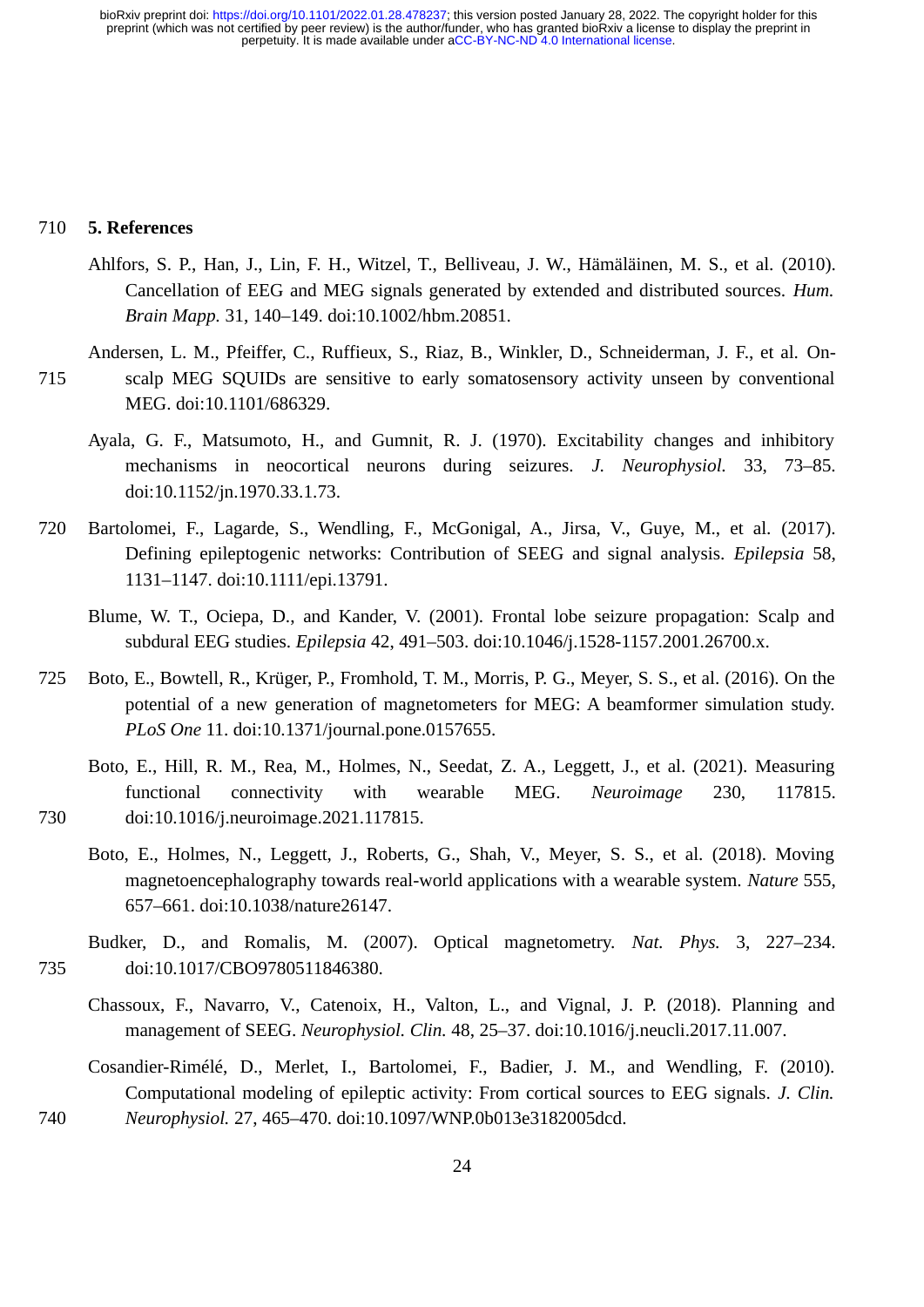- Dale, A. M., Fischl, B., and Sereno, M. I. (1999). Cortical Surface-Based Analysis I. Segmentation and Surface Reconstruction. *Neuroimage* 9, 179–194. doi:10.1006/nimg.1998.0395.
- De Tiège, X., Lundqvist, D., Beniczky, S., Seri, S., and Paetau, R. (2017). Current clinical magnetoencephalography practice across Europe: Are we closer to use MEG as an established clinical tool? *Seizure* 50, 53–59. doi:10.1016/j.seizure.2017.06.002.

745

- Fischl, B., Sereno, M. I., and Dale, A. M. (1999). Cortical surface-based analysis: II. Inflation, flattening, and a surface-based coordinate system. *Neuroimage* 9, 195–207. doi:10.1006/nimg.1998.0396.
- Gramfort, A., Luessi, M., Larson, E., Engemann, D. A., Strohmeier, D., Brodbeck, C., et al. (2013). MEG and EEG data analysis with MNE-Python. *Front. Neurosci.* 7, 1–13. doi:10.3389/fnins.2013.00267. 750
	- Hari, R., Baillet, S., Barnes, G., Burgess, R., Forss, N., Gross, J., et al. (2018). IFCN-endorsed practical guidelines for clinical magnetoencephalography (MEG). *Clin. Neurophysiol.* 129, 1720–1747. doi:10.1016/j.clinph.2018.03.042.
- Heiden, C. (1991). SQUID and SQUID system developments for biomagnetic applications. *Clin. Phys. Physiol. Meas.* 12, 67–73. doi:10.1088/0143-0815/12/B/009. 755
	- Iivanainen, J., Stenroos, M., and Parkkonen, L. (2017). Measuring MEG closer to the brain: Performance of on-scalp sensor arrays. *Neuroimage* 147, 542–553. doi:10.1016/j.neuroimage.2016.12.048.
- Jansen, B. H., and Rit, V. G. (1995). Electroencephalogram and visual evoked potential generation in a mathematical model of coupled cortical columns. *Biol. Cybern.* 73, 357–366. doi:10.1007/ BF00199471. 760
	- Jayakar, P., Dunoyer, C., Dean, P., Ragheb, J., Resnick, T., Morrison, G., et al. (2008). Epilepsy surgery in patients with normal or nonfocal MRI scans: Integrative strategies offer long-term seizure relief. *Epilepsia* 49, 758–764. doi:10.1111/j.1528-1167.2007.01428.x.
		- Jayakar, P., Gaillard, W. D., Tripathi, M., Libenson, M. H., Mathern, G. W., and Cross, J. H. (2014). Diagnostic test utilization in evaluation for resective epilepsy surgery in children. *Epilepsia* 55, 507–518. doi:10.1111/epi.12544.
- Jenssen, S., Roberts, C. M., Gracely, E. J., Dlugos, D. J., and Sperling, M. R. (2011). Focal seizure propagation in the intracranial EEG. *Epilepsy Res.* 93, 25–32. doi:10.1016/j.eplepsyres.2010.10.008. 770
	- Jerbi, K., Baillet, S., Mosher, J. C., Nolte, G., Garnero, L., and Leahy, R. M. (2004). Localization of realistic cortical activity in MEG using current multipoles. *Neuroimage* 22, 779–793. doi:10.1016/j.neuroimage.2004.02.010.
- Kane, N., Acharya, J., Benickzy, S., Caboclo, L., Finnigan, S., Kaplan, P. W., et al. (2017). A revised glossary of terms most commonly used by clinical electroencephalographers and updated 775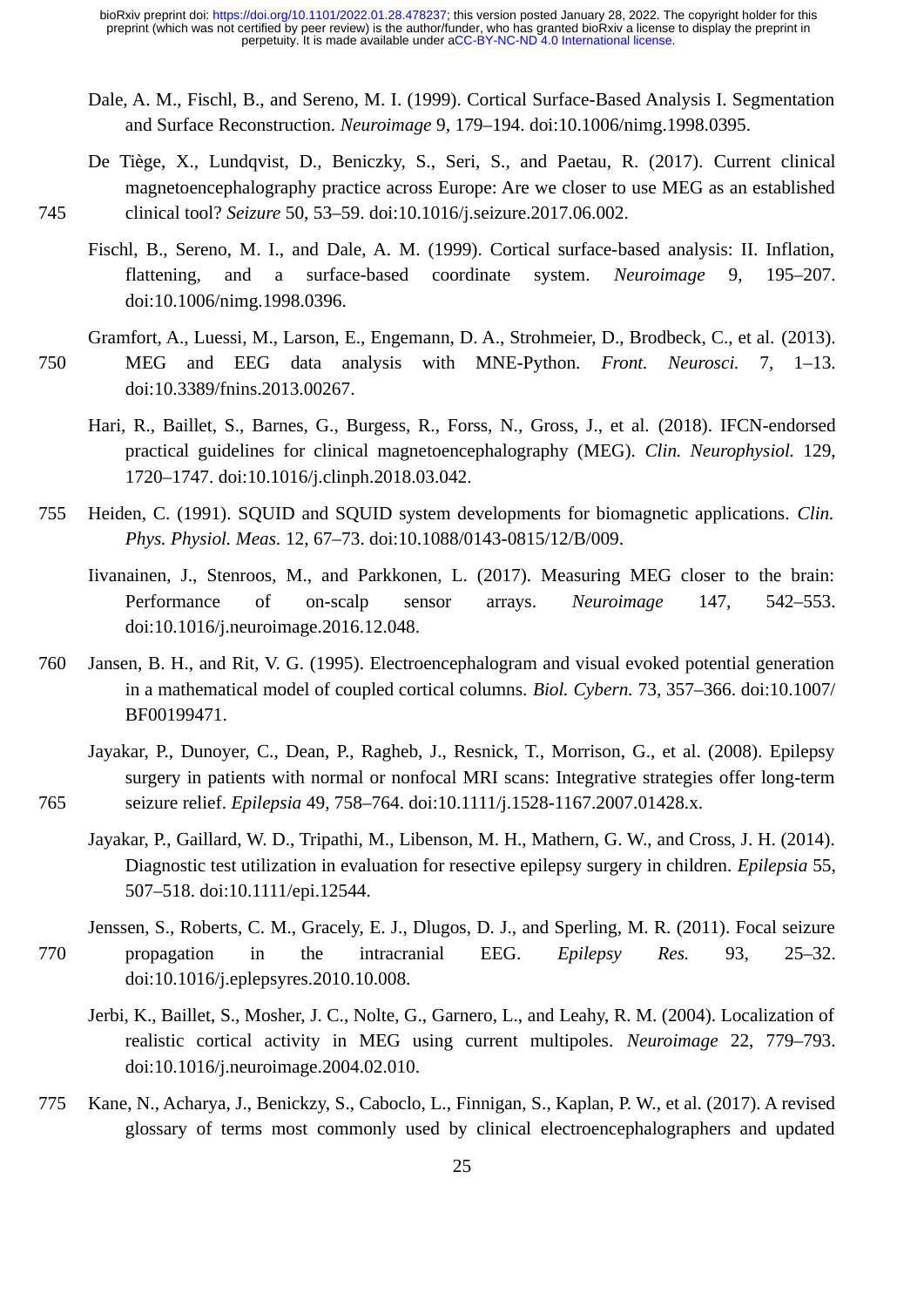proposal for the report format of the EEG findings. Revision 2017. *Clin. Neurophysiol. Pract.* 2, 170–185. doi:10.1016/j.cnp.2017.07.002.

- Kriegeskorte, N., Mur, M., and Bandettini, P. (2008). Representational similarity analysis connecting the branches of systems neuroscience. *Front. Syst. Neurosci.* 2, 1–28. doi:10.3389/neuro.06.004.2008. 780
	- Murakami, S., and Okada, Y. (2015). Invariance in current dipole moment density across brain structures and species: Physiological constraint for neuroimaging. *Neuroimage* 111, 49–58. doi:10.1016/j.neuroimage.2015.02.003.
- Rampp, S., Kakisaka, Y., Shibata, S., Wu, X., Rössler, K., Buchfelder, M., et al. (2020). Normal Variants in Magnetoencephalography. *J. Clin. Neurophysiol.* 37, 518–536. doi:10.1097/WNP.0000000000000484. 785
- Ray, A., Tao, J. X., Hawes-Ebersole, S. M., and Ebersole, J. S. (2007). Localizing value of scalp EEG spikes: A simultaneous scalp and intracranial study. *Clin. Neurophysiol.* 118, 69–79. doi:10.1016/j.clinph.2006.09.010. 790
	- Riaz, B., Pfeiffer, C., and Schneiderman, J. F. (2017). Evaluation of realistic layouts for next generation on-scalp MEG: Spatial information density maps. *Sci. Rep.* 7. doi:10.1038/s41598- 017-07046-6.
- Rossi Sebastiano, D., Tassi, L., Duran, D., Visani, E., Gozzo, F., Cardinale, F., et al. (2020). Identifying the epileptogenic zone by four non-invasive imaging techniques versus stereo-EEG in MRI-negative pre-surgery epilepsy patients. *Clin. Neurophysiol.* 131, 1815–1823. doi:10.1016/j.clinph.2020.05.015. 795
	- Sarvas, J. (1987). Basic mathematical and electromagnetic concepts of the biomagnetic inverse problem. *Phys. Med. Biol.* 32, 11–22. doi:10.1088/0031-9155/32/1/004.
- Schneiderman, J. F. (2014). Information content with low- vs. high-Tc SQUID arrays in MEG recordings: The case for high-Tc SQUID-based MEG. *J. Neurosci. Methods* 222, 42–46. doi:10.1016/j.jneumeth.2013.10.007. 800
- Tao, J. X., Baldwin, M., Hawes-Ebersole, S., and Ebersole, J. S. (2007a). Cortical substrates of scalp EEG epileptiform discharges. *J. Clin. Neurophysiol.* 24, 96–100. doi:10.1097/WNP.0b013e31803ecdaf. 805
	- Tao, J. X., Baldwin, M., Ray, A., Hawes-Ebersole, S., and Ebersole, J. S. (2007b). The impact of cerebral source area and synchrony on recording scalp electroencephalography ictal patterns. *Epilepsia* 48, 2167–2176. doi:10.1111/j.1528-1167.2007.01224.x.
- Taulu, S., and Simola, J. (2006). Spatiotemporal signal space separation method for rejecting nearby interference in MEG measurements. *Phys. Med. Biol.* 51, 1759–1768. doi:10.1088/0031- 9155/51/7/008. 810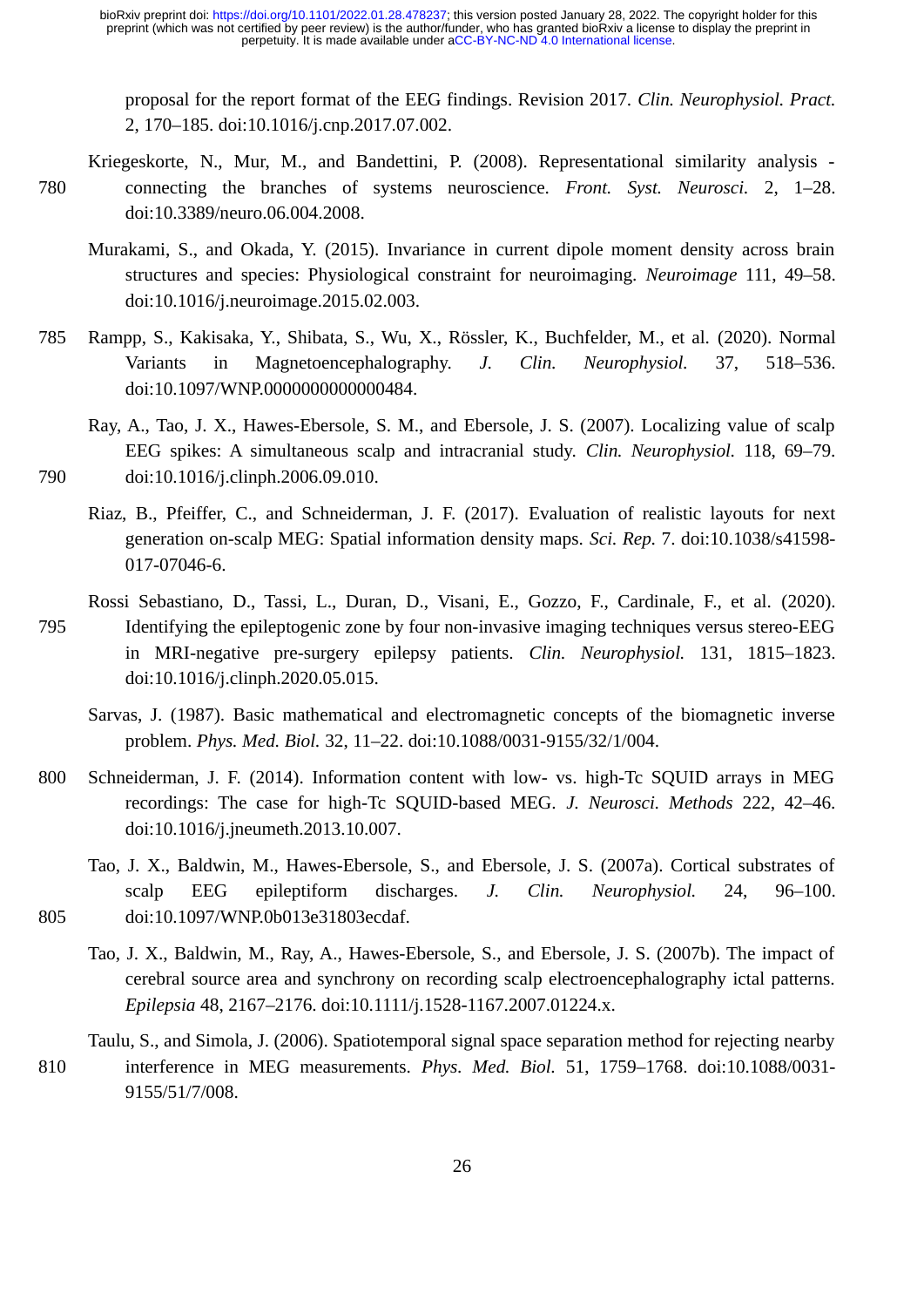- Wendling, F., Bartolomei, F., Bellanger, J. J., and Chauvel, P. (2002). Epileptic fast activity can be explained by a model of impaired GABAergic dendritic inhibition. *Eur. J. Neurosci.* 15, 1499– 1508. doi:10.1046/j.1460-9568.2002.01985.x.Wendling, F., Bellanger, J. J., Bartolomei, F., and Chauvel, P. (2000). Relevance of nonlinear lumped-parameter models in the analysis of depth-EEG epileptic signals. *Biol. Cybern.* 83, 367–378. doi:10.1007/s004220000160.
- Wendling, F., Hernandez, A., Bellanger, J.-J., Chauvel, P., and Bartolomei, F. (2005). Interictal to ictal transition in human temporal lobe epilepsy: insights from a computational model of intracerebral EEG. *J. Clin. Neurophysiol.* 22, 343–56. Available at: http://www.ncbi.nlm.nih.gov/pubmed/16357638%0Ahttp://www.pubmedcentral.nih.gov/ articlerender.fcgi?artid=PMC2443706. 820
	- Westin, K., Pfeiffer, C., Andersen, L. M., Ruffieux, S., Cooray, G., Kalaboukhov, A., et al. (2020). Detection of interictal epileptiform discharges: A comparison of on-scalp MEG and conventional MEG measurements. *Clin. Neurophysiol.* 131, 1711–1720. doi:10.1016/j.clinph.2020.03.041.
	- Xie, M., Schneiderman, J. F., Chukharkin, M. L., Kalabukhov, A., Riaz, B., Lundqvist, D., et al. (2017). Benchmarking for on-scalp MEG sensors. *IEEE Trans. Biomed. Eng.* 64, 1270–1276. doi:10.1109/TBME.2016.2599177.
- Xie, M., Schneiderman, J. F., Chukharkin, M. L., Kalabukhov, A., Whitmarsh, S., Lundqvist, D., et al. (2015). High-Tc SQUID vs. low-Tc SQUID-based recordings on a head phantom: Benchmarking for magnetoencephalography. *IEEE Trans. Appl. Supercond.* 25. doi:10.1109/TASC.2014.2366420. 830
- Zhang, Y., Tavrin, Y., Mück, M., Braginski, A. I., Heiden, C., Hampson, S., et al. (1993). Magnetoencephalography using high temperature rf SQUIDs. *Brain Topogr.* 5, 379–382. doi:10.1007/BF01128694. 835

### **Funding**

815

825

This research did not receive any specific grant from funding agencies in the public, commercial, or

not-for-profit sectors. 840

# **Conflict of Interest Statement**

None of the authors have potential conflicts of interest to be disclose.